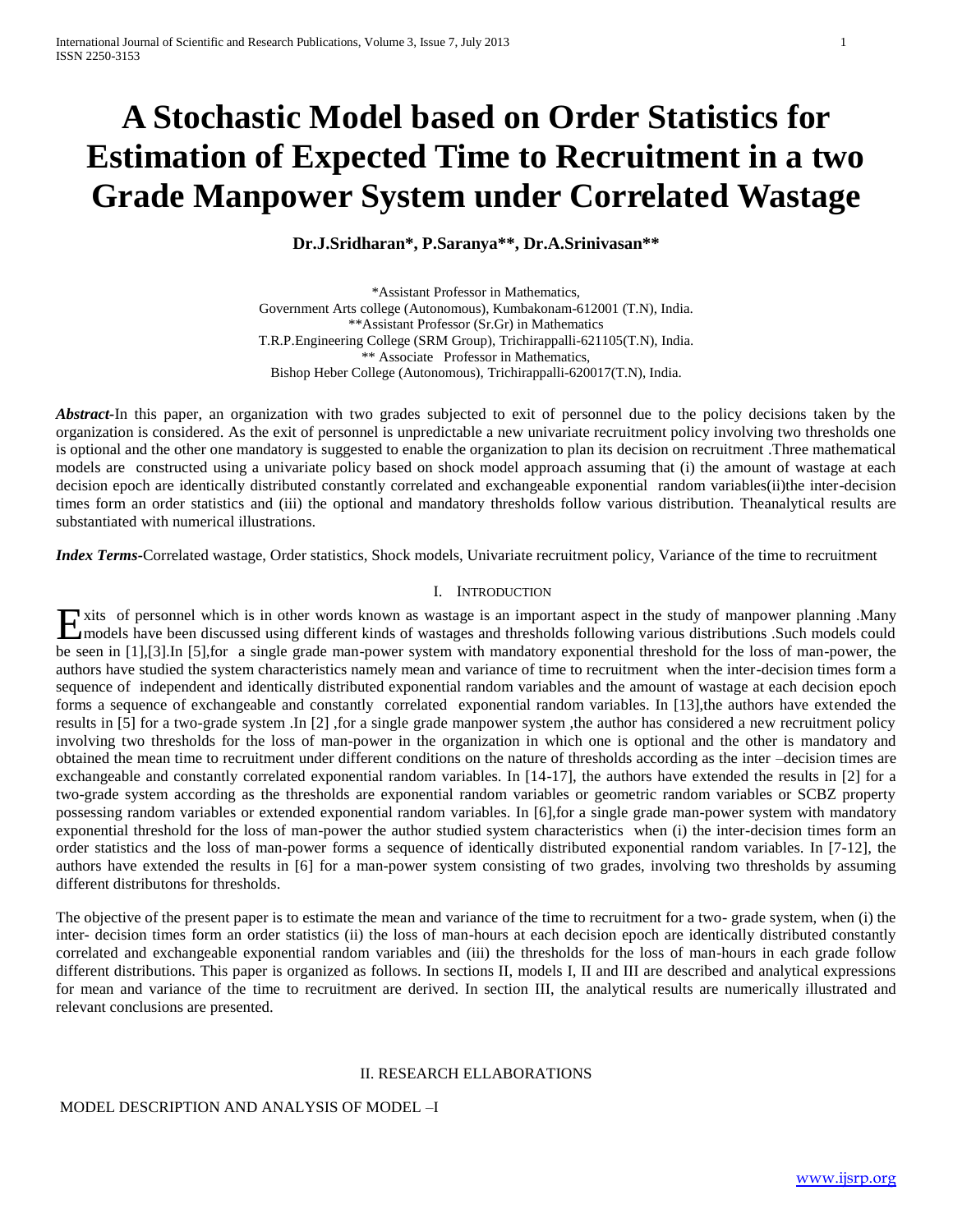An organization takes k decisions in  $(0, \infty)$  at each decision there is a random amount of manpower wastage and is represented in terms of man hours. Wastages are linear and cumulative. Let  $X_i$  be the loss of man-hours due to the i<sup>th</sup> decision epoch, i=1,2,3... with cumulative distribution function G(.) and probability density function is g(.) with mean  $\frac{1}{\alpha}$  ( $\alpha$ >0). Let X<sub>i</sub>'s be identically distributed and constantly correlated exchangeable and exponential random variable. Let  $\rho$  be the correlation between  $X_i$  and  $X_i$  where  $i \neq j$ . Let the inter-decision times are independent and identically distributed exponential random variables with cumulative distribution function F(.), probability density function f(.). Let Y<sub>1</sub>, Y<sub>2</sub> (Z<sub>1</sub>, Z<sub>2</sub>) be random variables denoting optional (mandatory) thresholds for the loss of man-hours in grades 1 and 2, with cumulative distribution function H(.),probability density function is h(.) and mean  $\theta_1 \, \theta_2 \, \alpha_1 \, \alpha_2$  $\frac{1}{2}, \frac{1}{2}, \frac{1}{2}, \frac{1}{2}$ 

respectively, where  $\theta_1, \theta_2, \alpha_1, \alpha_2$  are positive .It is assumed that  $Y_1 < Z_1$  and  $Y_2 < Z_2$ . Write  $Y = Max (Y_1, Y_2)$  and  $Z = Max (Z_1, Z_2)$ 

 $Z_2$ ) where Y (Z) is the optional (mandatory) threshold for the loss of man-hours in the organization. The loss of man-hours and the optional and mandatory thresholds are statistically independent. Let T be the time to recruitment in the organization with cumulative distribution function L (.), probability density function 1 (.), mean E (T) and variance V (T). Let F  $_k(.)$  be the k fold convolution of F(.). Let  $1^*$ (.) and  $f^*$ (.), be the Laplace transform of 1(.) and f(.), respectively. Let  $V_k(t)$  be the probability that there are exactly k decision epochs in (0, t]. It is known from Renewal theory [4] that  $V_k(t) = F_k(t) - F_{k+1}(t)$  with  $F_0(t) = 1$ . Let p be the probability that the organization is not going for recruitment whenever the total loss of man-hours crosses optional threshold Y. The Univariate recruitment policy employed in this paper is as follows: If the total loss of man-hours exceeds the optional threshold Y, the organization may or may not go for recruitment. But if the total loss of man-hours exceeds the mandatory threshold Z, the recruitment is necessary.

$$
P(T>t)=\sum_{k=0}^\infty V_k(t)P\Biggl(\sum_{i=1}^k X_i\leq Y\Biggr)+p\sum_{k=0}^\infty V_k(t)P\Biggl(\sum_{i=1}^k X_i>Y\Biggr)\times P\Biggl(\sum_{i=1}^k X_i
$$

Since  $X_i$ 's are assumed to be identical constantly correlated and exchangeable exponential random variables with parameter  $\alpha$ , cumulative distribution function of the partial sum

$$
S_k = X_1 + X_2 + \dots + X_k
$$
 is given by

$$
G_k(y) = (1 - \rho) \sum_{i=0}^{\infty} \frac{\left(k\rho\right)^i}{\left(1 - \rho + k\rho\right)^{i+1}} \frac{\phi\left(k + i, \frac{y}{b}\right)}{(k + i - 1)!} (2)
$$

where  $\rho$  is constant correlation between  $X_i$  and  $X_j$ ,  $i \neq j$ 

$$
\phi\left(k+i,\frac{y}{b}\right) = \int_{0}^{\frac{y}{b}} e^{-z} z^{k+i-1} dz, b = \alpha(1-\rho)
$$
 (3)

Since  $l(t) = \frac{d}{dt} L(t), L(t) = 1 - P(T > t)$  and  $l^*(s) = L(l(t))$  $d(t) = \frac{d}{dt} L(t), L(t) = 1 - P(T > t)$  and  $\overline{l}^*(s) =$ (4)

Let  $U_1, U_2, U_3, \ldots$ ...... U<sub>k</sub> be arranged in an increasing order so that we have sequence  $U_{(1)}, U_{(2)}, U_{(3)}, \ldots$ . U<sub>(k)</sub> .Here U<sub>(p)</sub> is the r<sup>th</sup> order statistics,  $r=1, 2, 3, \ldots$ .

The random variable  $U_{(1)}, U_{(2)}, U_{(3)}, \dots, U_{(k)}$  are not independent.

For  $r=1,2,3...$  k the probability density function of  $U_{(r)}$  is given by

$$
f_{u(r)}(t) = r k c_r [F(t)]^{r-1} f(t)[1 - F(t)]^{k-r}, r = 1, 2, 3, k
$$
 (5)

**Case (i)**: The distribution of optional and mandatory thresholds follow exponential distribution

Assume  $f(t) = f_{u(1)}(t)$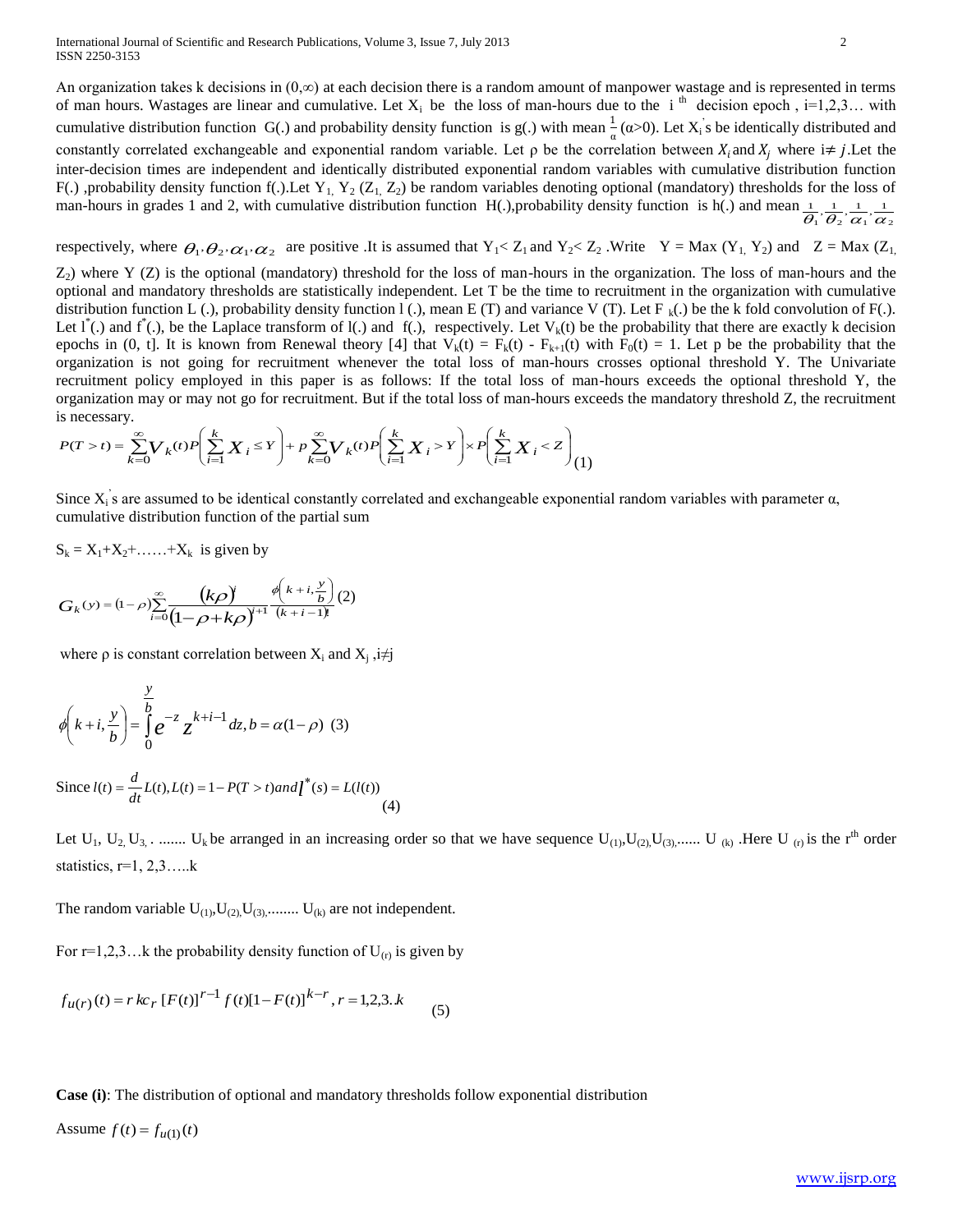International Journal of Scientific and Research Publications, Volume 3, Issue 7, July 2013 3 ISSN 2250-3153

In this case it is known that

$$
f_{u(1)}(t) = k f(t) (1 - F(t))^{k-1}
$$
 (6)

By hypothesis  $f(t) = \lambda e^{-\lambda t}$  and  $g(t) = ce^{-ct}$  (7)

Therefore from (6) and (7) we get,

$$
f^*_{u(1)}(s) = \frac{k\lambda}{k\lambda + s} \tag{8}
$$

Since

$$
E(T) = -\left. \frac{d(l^*(s))}{ds} \right|_{s=0}, E(T^2) = \frac{d^2(l^*(s))}{ds^2} \bigg|_{s=0} \text{ and } V(T) = E(T^2) - (E(T))^2 \tag{9}
$$

For this case the first two moments of time to recruitment are found to be

$$
E(T) = \frac{(1-\rho)}{\mu} \sum_{k=0}^{\infty} \frac{1}{k} ((W_{1k} + W_{2k} - W_{3k}) + p(W_{4k} + W_{5k} - W_{6k}) - p(1-\rho)(W_{1k} + W_{2k} - W_{3k})
$$
  
\n
$$
(W_{4k} + W_{5k} - W_{6k}))
$$
  
\n
$$
E(T^2) = \frac{2(1-\rho)}{\mu^2} \sum_{k=0}^{\infty} \left(\frac{k+1}{k^2}\right) ((W_{1k} + W_{2k} - W_{3k}) + p(W_{4k} + W_{5k} - W_{6k}) - p(1-\rho)(W_{1k} + W_{2k} - W_{3k})
$$
  
\n
$$
(W_{4k} + W_{5k} - W_{6k}))
$$
  
\n(11)

 $W<sub>h</sub>$ 

Where 
$$
W_{1k} = \frac{1}{(b\theta_1 + 1)^{k-1}[(1-\rho + k\rho)(b\theta_1 + 1) - k\rho]}, W_{2k} = \frac{1}{(b\theta_2 + 1)^{k-1}[(1-\rho + k\rho)(b\theta_2 + 1) - k\rho]}
$$
  
\n
$$
W_{3k} = \frac{1}{(b(\theta_1 + \theta_2) + 1)^{k-1}[(1-\rho + k\rho)(b(\theta_1 + \theta_2) + 1) - k\rho]}, W_{4k} = \frac{1}{(b\alpha_1 + 1)^{k-1}[(1-\rho + k\rho)(b\alpha_1 + 1) - k\rho]}
$$
  
\n
$$
W_{5k} = \frac{1}{(b\alpha_2 + 1)^{k-1}[(1-\rho + k\rho)(b\alpha_2 + 1) - k\rho]}, W_{6k} = \frac{1}{(b(\alpha_1 + \alpha_2) + 1)^{k-1}[(1-\rho + k\rho)(b(\alpha_1 + \alpha_2) + 1) - k\rho]}
$$
(12)

The variance of time to recruitment can be calculated from (9), (10) and (11).

Assume 
$$
f(t) = f_{u(k)}(t)
$$

In this case it is known that

$$
f_{u(k)}(t) = (F(t))^{k-1} f(t)
$$
 (13)

Therefore from (7) and (13) we get

$$
f_{u(k)}^*(s) = \frac{k! \lambda^k}{(s + \lambda)(s + 2\lambda)...(s + k\lambda)}
$$
(14)

$$
E(T) = \frac{(1-\rho)}{\mu} \sum_{k=0}^{\infty} N \big( (W_{1k} + W_{2k} - W_{3k}) + p(W_{4k} + W_{5k} - W_{6k}) - p(1-\rho)(W_{1k} + W_{2k} - W_{3k})(W_{4k} + W_{5k} - W_{6k}) \big) (15)
$$
  
\n
$$
E(T^2) = \frac{(1-\rho)}{\mu^2} \sum_{k=0}^{\infty} \big( (2k+1)N^2 + M \big) (W_{1k} + W_{2k} - W_{3k}) + p(W_{4k} + W_{5k} - W_{6k}) - p(1-\rho)(W_{1k} + W_{2k} - W_{3k})(W_{4k} + W_{5k} - W_{6k}) \big) (16)
$$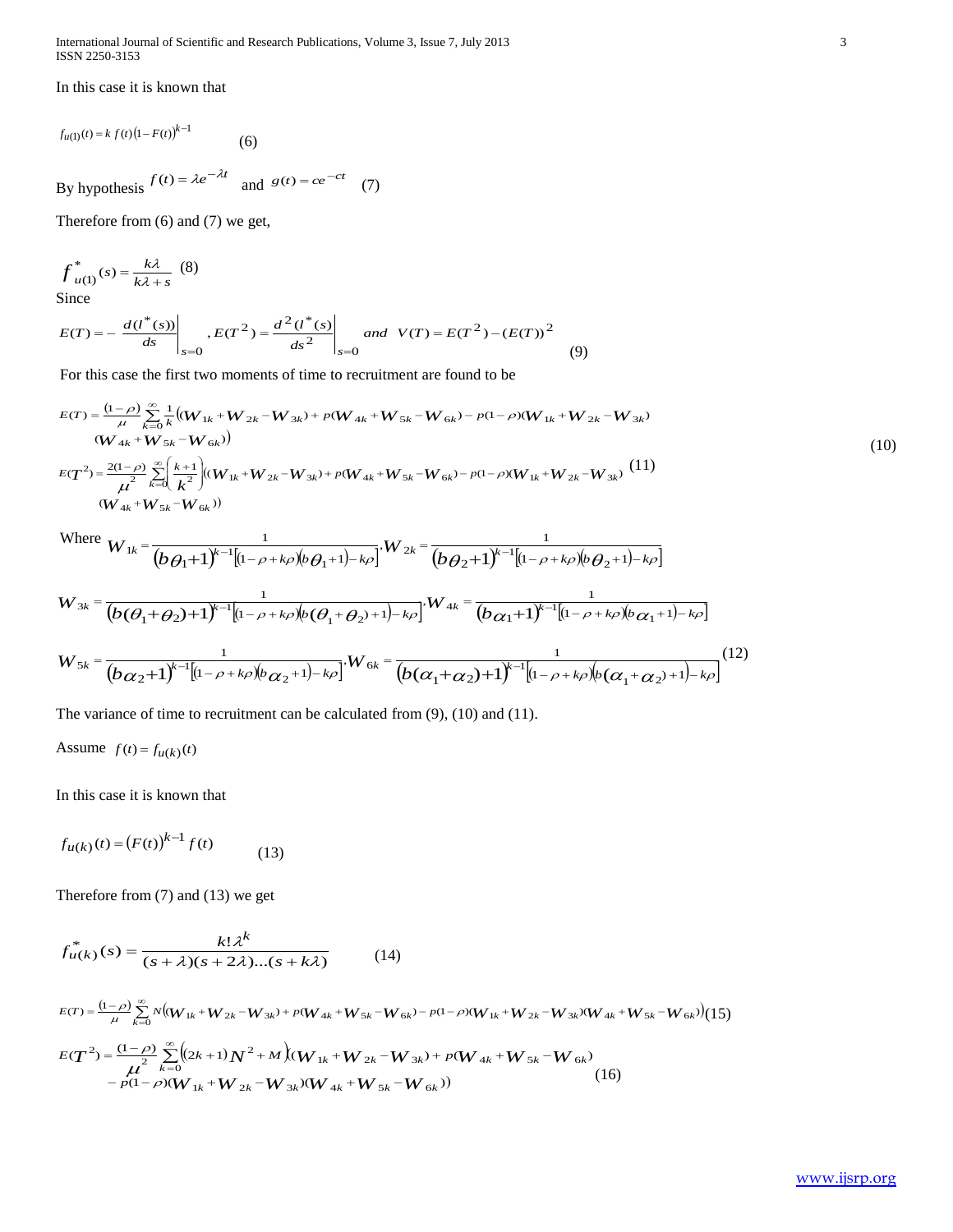Where  $N = \sum_{n=1}^{\infty} \frac{1}{n}$ ,  $M = \sum_{n=1}^{\infty}$  $=\sum_{k=1}^{k} \frac{1}{k} M = \sum_{k=1}^{k} M_k$ *n k*  $N = \sum_{n=1}^{n} \frac{1}{n}, M = \sum_{n=1}^{n} \frac{1}{n}$  $\sum_{n=1}^{\infty}$   $\frac{1}{n}$   $\frac{2}{n-1}$   $\frac{2}{n^2}$  $\frac{1}{2}, M = \sum_{n=1}^{k} \frac{1}{n}$ 

The variance of time to recruitment can be calculated from (9), (15) and (16).

Case (ii): The distributions of optional and mandatory thresholds follow extended exponential distribution with shape parameter 2.

Assume 
$$
f(t) = f_{u(1)}(t)
$$

Using (6),(7) and (8) the first two moments of time to recruitment are found to be

$$
E(T) = \frac{(1-\rho)}{\mu} \sum_{k=0}^{\infty} \frac{1}{k} ((2W_{1k} + 2W_{2k} - 4W_{3k} - W_{7k} - W_{8k} - W_{9k} + 2W_{10k} + 2W_{11k})
$$
  
+  $p(2W_{4k} + 2W_{5k} - 4W_{6k} - W_{12k} - W_{13k} - W_{14k} + 2W_{15k} + 2W_{16k})$   
-  $p(1-\rho)(2W_{1k} + 2W_{2k} - 4W_{3k} - W_{7k} - W_{8k} - W_{9k} + 2W_{10k} + 2W_{11k})$   
+  $p(2W_{4k} + 2W_{5k} - 4W_{6k} - W_{12k} - W_{13k} - W_{14k} + 2W_{15k} + 2W_{16k})$   

$$
E(T^{2}) = \frac{2(1-\rho)}{\mu^{2}} \sum_{k=0}^{\infty} \frac{(k+1)}{k^{2}} [(2W_{1k} + 2W_{2k} - 4W_{3k} - W_{7k} - W_{8k} - W_{9k} + 2W_{10k} + 2W_{11k})
$$
  
+  $p(2W_{4k} + 2W_{5k} - 4W_{6k} - W_{12k} - W_{13k} - W_{14k} + 2W_{15k} + 2W_{16k})$   
-  $p(1-\rho)(2W_{1k} + 2W_{2k} - 4W_{3k} - W_{7k} - W_{8k} - W_{9k} + 2W_{10k} + 2W_{11k})$   
+  $2W_{4k} + 2W_{5k} - 4W_{6k} - W_{12k} - W_{13k} - W_{14k} + 2W_{15k} + 2W_{16k})$  (18)

Where  $W_{jk}$ , (j=1,2,3,.....6) are given by (12)

$$
W_{1k} = \frac{1}{(b(2\theta_1)+1)^{k-1}[(1-\rho+k\rho)(b(2\theta_1)+1)-k\rho]}\nW_{9k} = \frac{1}{(b(2(\theta_1+\theta_2))+1)^{k-1}[(1-\rho+k\rho)(b(2\theta_1+\theta_2)+1)-k\rho]}\nW_{11k} = \frac{1}{(b(\theta_2+2\theta_1)+1)^{k-1}[(1-\rho+k\rho)(b(\theta_2+2\theta_1)+1)-k\rho]}\nW_{12k} = \frac{1}{(b(\theta_1+2\theta_2)+1)^{k-1}[(1-\rho+k\rho)(b(\theta_1+2\theta_2)+1)-k\rho]}\nW_{13k} = \frac{1}{(b(2\alpha_2)+1)^{k-1}[(1-\rho+k\rho)(b(\theta_2+2\theta_1)+1)-k\rho]}\nW_{14k} = \frac{1}{(b(2\alpha_1)+1)^{k-1}[(1-\rho+k\rho)(b(2\alpha_1)+1)-k\rho]}\nW_{15k} = \frac{1}{(b(\alpha_1+2\alpha_2)+1)^{k-1}[(1-\rho+k\rho)(b(2\alpha_1+\alpha_2)+1)-k\rho]}\nW_{16k} = \frac{1}{(b(\alpha_1+2\alpha_1)+1)^{k-1}[(1-\rho+k\rho)(b(\alpha_1+2\alpha_2)+1)-k\rho]}\nW_{16k} = \frac{1}{(b(\alpha_2+2\alpha_1)+1)^{k-1}[(1-\rho+k\rho)(b(\alpha_2+2\alpha_1)+1)-k\rho]}\nW_{16k} = \frac{1}{(b(\alpha_2+2\alpha_1)+1)^{k-1}[(1-\rho+k\rho)(b(\alpha_2+2\alpha_1)+1)-k\rho]}\nW_{16k} = \frac{1}{(b(\alpha_2+2\alpha_1)+1)^{k-1}[(1-\rho+k\rho)(b(\alpha_2+2\alpha_1)+1)-k\rho]}\nW_{16k} = \frac{1}{(b(\alpha_2+2\alpha_1)+1)^{k-1}[(1-\rho+k\rho)(b(\alpha_2+2\alpha_1)+1)-k\rho]}\nW_{16k} = \frac{1}{(b(\alpha_2+2\alpha_1)+1)^{k-1}[(1-\rho+k\rho)(b(\alpha_2+2\alpha_1)+1)-k\rho]}\nW
$$

The variance of time to recruitment can be calculated from (9), (17) and (18).

Assume  $f(t) = f_{u(k)}(t)$ 

Using (7),(13) and (14) the first two moments of time to recruitment are found to be  
\n
$$
E(T) = \frac{(1-\rho)}{\mu} \sum_{k=0}^{\infty} N((2W_{1k} + 2W_{2k} - 4W_{3k} - W_{7k} - W_{8k} - W_{9k} + 2W_{10k} + 2W_{11k}) + p(2W_{4k} + 2W_{5k} - 4W_{6k} - W_{12k} - W_{13k} - W_{14k} + 2W_{15k} + 2W_{16k}) - p(1-\rho)(2W_{1k} + 2W_{2k} - 4W_{3k} - W_{7k} - W_{8k} - W_{9k} + 2W_{10k} + 2W_{11k})
$$
\n
$$
(2W_{4k} + 2W_{5k} - 4W_{6k} - W_{12k} - W_{13k} - W_{14k} + 2W_{15k} + 2W_{16k})
$$
\n
$$
E(T^{2}) = \frac{(1-\rho)}{\mu^{2}} \sum_{k=0}^{\infty} \Big( (2k+1)N^{2} + M \Big)[(2W_{1k} + 2W_{2k} - 4W_{3k} - W_{7k} - W_{8k} - W_{9k} + 2W_{10k} + 2W_{11k})]
$$
\n
$$
+ p(2W_{4k} + 2W_{5k} - 4W_{6k} - W_{12k} - W_{13k} - W_{14k} + 2W_{15k} + 2W_{16k}) - p(1-\rho)(2W_{1k} + 2W_{2k} - 4W_{3k} - W_{7k} - W_{8k} - W_{9k} + 2W_{10k} + 2W_{11k})
$$
\n
$$
(2W_{4k} + 2W_{5k} - 4W_{6k} - W_{12k} - W_{13k} - W_{14k} + 2W_{15k} + 2W_{16k})]
$$

The variance of time to recruitment can be calculated from (9), (20) and (21).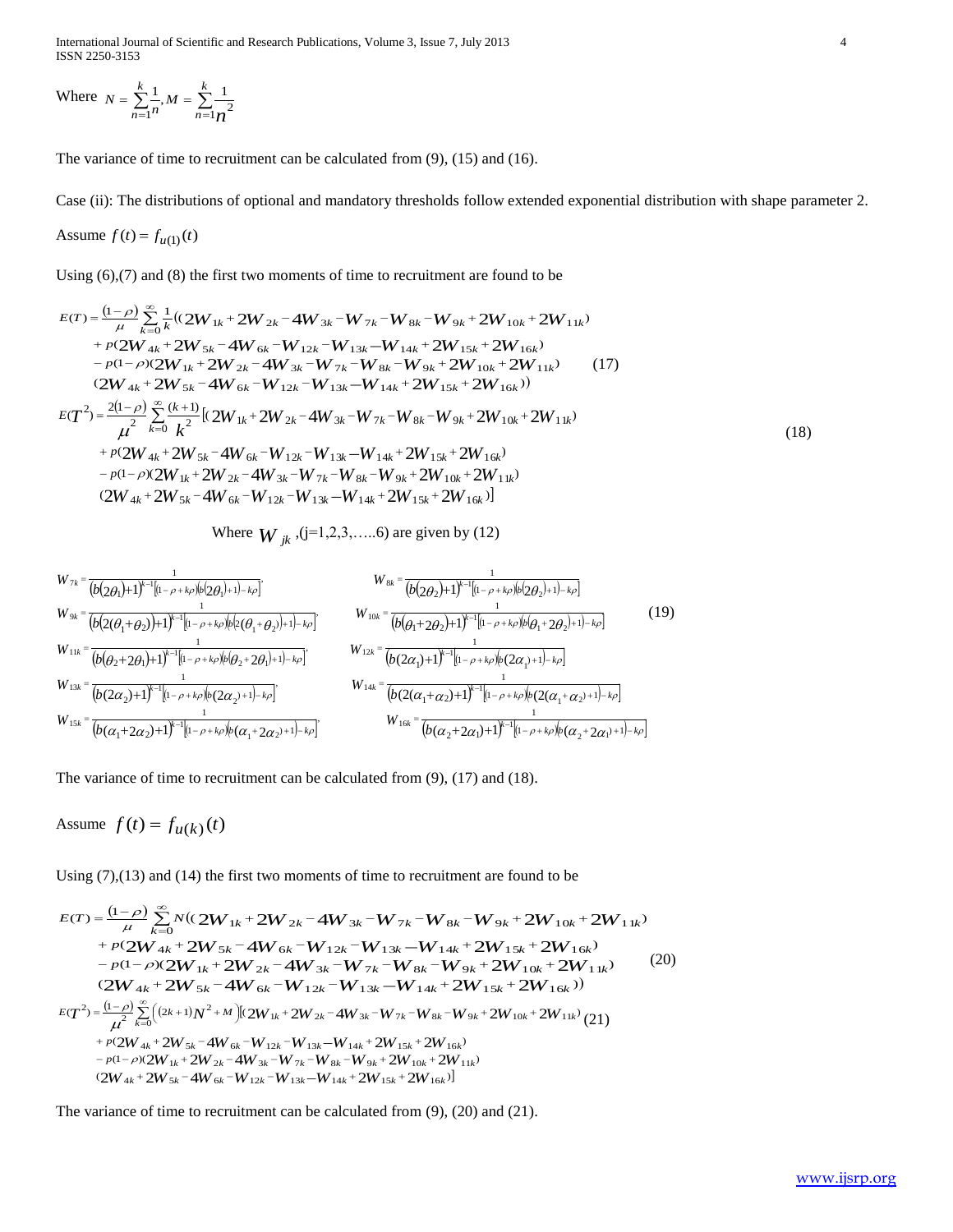International Journal of Scientific and Research Publications, Volume 3, Issue 7, July 2013 5 ISSN 2250-3153

**Case (iii)**: The distributions of optional thresholds follow exponential distribution and mandatory thresholds follow extended exponential distribution with shape parameter 2.

For this case the first two moments of time to recruitment are found to be

Assume 
$$
f(t) = f_{u(1)}(t)
$$

$$
E(T) = \frac{(1-\rho)}{\mu} \sum_{k=0}^{\infty} \frac{1}{k} \left( (W_{1k} + W_{2k} - W_{3k}) + p(2W_{4k} + 2W_{5k} - 4W_{6k} - W_{12k} - W_{13k} - W_{14k} + 2W_{15k} + 2W_{16k}) - p(1-\rho)(W_{1k} + W_{2k} - W_{3k})(2W_{4k} + 2W_{5k} - 4W_{6k} - W_{12k} - W_{13k} - W_{14k} + 2W_{15k} + 2W_{16k}) \right)
$$
\n
$$
E(T^{2}) = \frac{2(1-\rho)}{\mu^{2}} \sum_{k=0}^{\infty} \frac{(k+1)}{k^{2}} \left[ (W_{1k} + W_{2k} - W_{3k}) + p(2W_{4k} + 2W_{5k} - 4W_{6k} - W_{12k} - W_{13k} - W_{14k} + 2W_{15k} + 2W_{16k}) - p(1-\rho)(W_{1k} + W_{2k} - W_{3k})(2W_{4k} + 2W_{5k} - 4W_{6k} - W_{12k} - W_{13k} - W_{14k} + 2W_{15k} + 2W_{16k}) \right]
$$
\n
$$
(23)
$$

where  $W_{jk}$ ,  $(j=1,2,3,....16)$  are given by (12) and (19)

The variance of time to recruitment can be calculated from (9), (22) and (23).

Assume  $f(t) = f_{u(k)}(t)$ 

$$
E(T) = \frac{(1-\rho)}{\mu} \sum_{k=0}^{\infty} N((W_{1k} + W_{2k} - W_{3k}) + p(2W_{4k} + 2W_{5k} - 4W_{6k} - W_{12k} - W_{13k} - W_{14k} + 2W_{15k} + 2W_{16k}) - p(1-\rho)(W_{1k} + W_{2k} - W_{3k})(2W_{4k} + 2W_{5k} - 4W_{6k} - W_{12k} - W_{13k} - W_{14k} + 2W_{15k} + 2W_{16k}))
$$
\n
$$
E(T^{2}) = \frac{(1-\rho)}{\mu^{2}} \sum_{k=0}^{\infty} \left( (2k+1)N^{2} + M \right) (W_{1k} + W_{2k} - W_{3k}) + p(2W_{4k} + 2W_{5k} - 4W_{6k} - W_{12k} - W_{13k} - W_{14k} + 2W_{15k} + 2W_{16k}) - p(1-\rho)(W_{1k} + W_{2k} - W_{3k})(2W_{4k} + 2W_{5k} - 4W_{6k} - W_{12k} - W_{13k} - W_{14k} + 2W_{15k} + 2W_{16k})
$$
\n
$$
(25)
$$

The variance of time to recruitment can be calculated from (9), (24) and (25).

**Case (iv)**: The distributions of optional and mandatory thresholds possess SCBZ property.

Assume  $f(t) = f_{u(1)}(t)$ 

For this case the first two moments of time to recruitment are found to be

$$
E(T) = \frac{(1-\rho)}{\mu} \sum_{k=0}^{\infty} \frac{1}{k} ((W_{17k} + W_{18k} + W_{19k} - W_{20k} - W_{21k} + W_{22k} - W_{23k} - W_{24k})
$$
  
+  $p(W_{25k} + W_{26k} + W_{27k} - W_{28k} - W_{29k} + W_{30k} - W_{31k} - W_{32k})$   
-  $p(1-\rho)(W_{17k} + W_{18k} + W_{19k} - W_{20k} - W_{21k} + W_{22k} - W_{23k} - W_{24k})$   
( $W_{25k} + W_{26k} + W_{27k} - W_{28k} - W_{29k} + W_{30k} - W_{31k} - W_{32k})$ )  

$$
E(T^2) = \frac{2(1-\rho)}{\mu^2} \sum_{k=0}^{\infty} \frac{(k+1)}{k^2} [(W_{17k} + W_{18k} + W_{19k} - W_{20k} - W_{21k} + W_{22k} - W_{23k} - W_{24k})
$$
  
+  $p(W_{25k} + W_{26k} + W_{27k} - W_{28k} - W_{29k} + W_{30k} - W_{31k} - W_{32k})$   
-  $p(1-\rho)(W_{17k} + W_{18k} + W_{19k} - W_{20k} - W_{21k} + W_{22k} - W_{23k} - W_{24k})$   
(27)  
 $W_{25k} + W_{26k} + W_{27k} - W_{28k} - W_{29k} + W_{30k} - W_{31k} - W_{32k})$ 

The variance of time to recruitment can be calculated from (26) and (27) .

where

$$
W_{17k} = \frac{p_1}{(b(\delta_1 + \mu_1) + 1)^{k-1}[(1-\rho + k\rho)(b(\delta_1 + \mu_1) + 1) - k\rho]} \quad W_{18k} = \frac{q_1}{(b(\eta_1) + 1)^{k-1}[(1-\rho + k\rho)(b(\eta_1) + 1) - k\rho]}
$$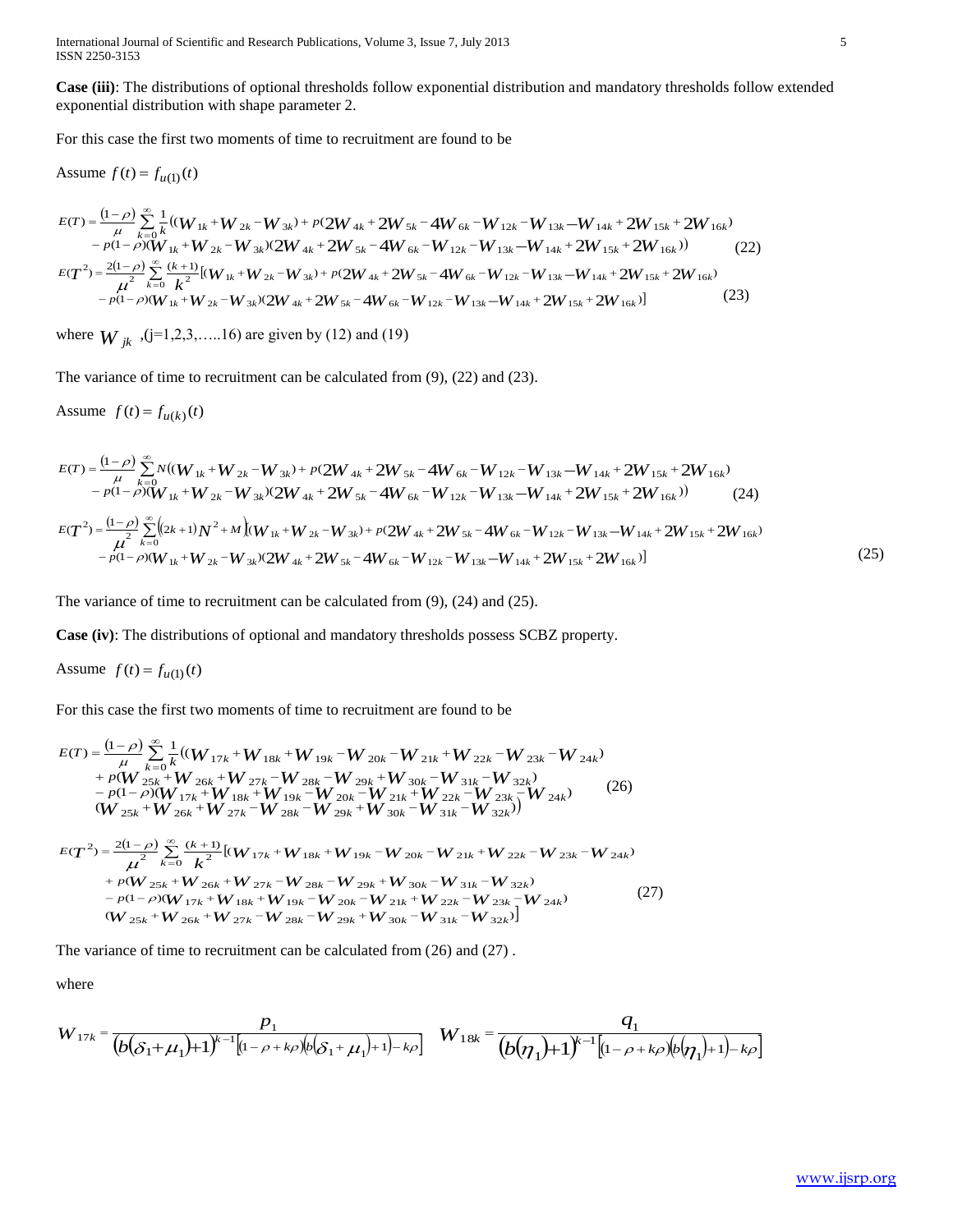International Journal of Scientific and Research Publications, Volume 3, Issue 7, July 2013 6 ISSN 2250-3153

W<sub>19k</sub> = 
$$
\frac{P_2}{(b(\delta_2+\mu_2)+1)^{k-1}[b-\rho+k\rho b(\delta_2+\mu_1)+1)-k\rho]}
$$
  
\nW<sub>20k</sub> =  $\frac{P_2 P_1}{(b(\delta_1+\delta_2+\mu_1+\mu_2)+1)^{k-1}[(-\rho+k\rho b(\delta_1+\delta_2+\mu_1+\mu_2)+1)-k\rho]}$   
\nW<sub>2k</sub> =  $\frac{P_2 Q_1}{(b(\delta_2+\mu_2+\eta_1)+1)^{k-1}[(-\rho+k\rho b(\delta_1+\delta_2+\mu_1+\mu_2)+1)-k\rho]}$   
\nW<sub>2k</sub> =  $\frac{P_1 Q_2}{(b(\eta_2+\delta_1+\mu_1)+1)^{k-1}[(-\rho+k\rho b(\eta_2+\delta_1+\mu_1)+1)-k\rho]}$   
\nW<sub>2k</sub> =  $\frac{P_1 Q_2}{(b(\eta_2+\delta_1+\mu_1)+1)^{k-1}[(-\rho+k\rho b(\eta_2+\delta_1+\mu_1)+1)-k\rho]}$   
\nW<sub>2k</sub> =  $\frac{Q_1 Q_2}{(b(\eta_2+\eta_2)+1)^{k-1}[(-\rho+k\rho b(\eta_2+\eta_2)+1)-k\rho]}$   
\nW<sub>2k</sub> =  $\frac{Q_1 Q_2}{(b(\eta_2+\eta_2)+1)^{k-1}[(-\rho+k\rho b(\eta_2+\eta_2)+1)-k\rho]}$   
\nW<sub>2k</sub> =  $\frac{P_2 P_3}{(b(\delta_3+\delta_4+\mu_3+\mu_4)+1)^{k-1}[(-\rho+k\rho b(\delta_3+\delta_4+\mu_3+\mu_4)+1)-k\rho]}$   
\nW<sub>2k</sub> =  $\frac{P_2 P_3}{(b(\delta_3+\delta_4+\mu_3+\mu_4)+1)^{k-1}[(-\rho+k\rho b(\delta_3+\delta_4+\mu_3+\mu_4)+1)-k\rho]}$   
\nW<sub>2k</sub> =  $\frac{P_2 Q_3}{(b(\delta_3+\mu_4+\mu_3)+1)^{k-1}[(-\rho+k\rho b(\delta_3+\delta_4+\mu_3+\mu_4)+1)-k\rho]}$   
\nW<sub>2k</sub>

$$
W_{24k} = \frac{q_1 q_2}{(b(\eta_1 + \eta_2) + 1)^{k-1} \left[ (1 - \rho + k\rho)(b(\eta_1 + \eta_2) + 1) - k\rho \right]} W_{25k} = \frac{P_3}{(b(\delta_3 + \mu_3) + 1)^{k-1} \left[ (1 - \rho + k\rho)(b(\delta_3 + \mu_3) + 1) - k\rho \right]}
$$
  
\n
$$
W_{26k} = \frac{q_3}{(b\eta_3 + 1)^{k-1} \left[ (1 - \rho + k\rho)(b\eta_3 + 1) - k\rho \right]}, \qquad W_{27k} = \frac{P_4}{(b(\delta_4 + \mu_4) + 1)^{k-1} \left[ (1 - \rho + k\rho)(b(\delta_4 + \mu_4) + 1) - k\rho \right]}
$$

$$
W_{28k} = \frac{P_3 P_4}{\left(b(\delta_3 + \delta_4 + \mu_3 + \mu_4) + 1\right)^{k-1} \left[1 - \rho + k\rho\right] \left(b(\delta_3 + \delta_4 + \mu_3 + \mu_4) + 1\right) - k\rho}
$$

$$
W_{29k} = \frac{p_4 q_3}{(b(\delta_4 + \mu_4 + \eta_3) + 1)^{k-1} \left[ (1 - \rho + k\rho) \left( b(\delta_4 + \mu_4 + \eta_3) + 1 \right) - k\rho \right]} W_{30k} = \frac{q_4}{(b\eta_4 + 1)^{k-1} \left[ (1 - \rho + k\rho) (b\eta_4 + 1) - k\rho \right]}
$$

$$
W_{31k} = \frac{p_3 q_4}{(b(\delta_3 + \eta_4 + \mu_3) + 1)^{k-1}[(1 - \rho + k\rho)(b(\delta_3 + \eta_4 + \mu_3) + 1) - k\rho]}, \quad W_{32k} = \frac{q_3 q_4}{(b(\eta_3 + \eta_4) + 1)^{k-1}[(1 - \rho + k\rho)(b(\eta_3 + \eta_4) + 1) - k\rho]}
$$

(28)

If  $f(t) = f_{u(k)}(t)$ 

The first two moments of time to recruitment are found to be  
\n
$$
E(T) = \frac{(1-\rho)}{\mu} \sum_{k=0}^{\infty} N((W_{17k} + W_{18k} + W_{19k} - W_{20k} - W_{21k} + W_{22k} - W_{23k} - W_{24k})
$$
\n
$$
+ p(W_{25k} + W_{26k} + W_{27k} - W_{28k} - W_{29k} + W_{30k} - W_{31k} - W_{32k})
$$
\n
$$
- p(1-\rho)(W_{17k} + W_{18k} + W_{19k} - W_{20k} - W_{21k} + W_{22k} - W_{23k} - W_{24k})(W_{25k} + W_{26k} + W_{27k} - (29))
$$
\n
$$
W_{28k} - W_{29k} + W_{30k} - W_{31k} - W_{32k})
$$
\n
$$
E(T^{2}) = \frac{2(1-\rho)}{\mu^{2}} \sum_{k=0}^{\infty} \Big( (2k+1)N^{2} + M \Big) [(W_{17k} + W_{18k} + W_{19k} - W_{20k} - W_{21k} + W_{22k} - W_{23k} - W_{24k}) + p(W_{25k} + W_{26k} + W_{27k} - W_{28k} - W_{29k} + W_{30k} - W_{31k} - W_{32k})
$$
\n
$$
+ p(W_{25k} + W_{26k} + W_{27k} - W_{28k} - W_{29k} + W_{30k} - W_{31k} - W_{32k})
$$
\n
$$
= p(1-p)(W_{11} + W_{12} - W_{22k} - W_{23k} - W_{23k})
$$
\n(30)

$$
\mu_{k=0}^{H} + p(W_{25k} + W_{26k} + W_{27k} - W_{28k} - W_{29k} + W_{30k} - W_{31k} - W_{32k})
$$
  
\n
$$
- p(1-p)(W_{17k} + W_{18k} + W_{19k} - W_{20k} - W_{21k} + W_{22k} - W_{23k} - W_{24k})
$$
  
\n
$$
(W_{25k} + W_{26k} + W_{27k} - W_{28k} - W_{29k} + W_{30k} - W_{31k} - W_{32k})
$$
\n
$$
(30)
$$

where  $W_{jk}$ , ( j=17,18,.....32) are given by (28). The variance of time to recruitment can be calculated from (29) and (30).

**Case (v)**: The distributions of optional thresholds follow exponential distribution and the distribution of mandatory thresholds possess SCBZ property.

Assume  $f(t) = f_{u(1)}(t)$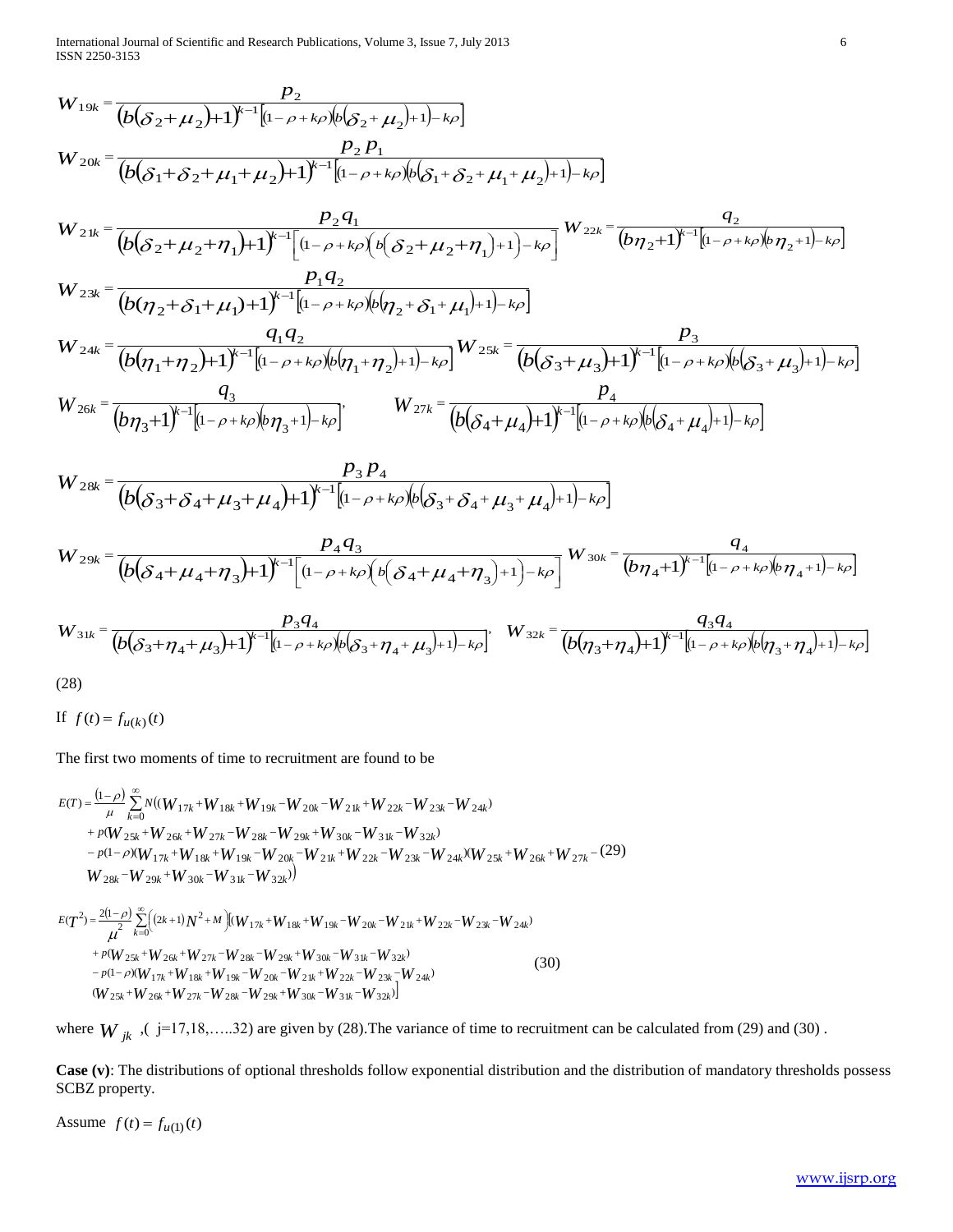International Journal of Scientific and Research Publications, Volume 3, Issue 7, July 2013 7 ISSN 2250-3153

For this case the first two moments of time to recruitment are found to be  
\n
$$
E(T) = \frac{(1-\rho)}{\mu} \sum_{k=0}^{\infty} \frac{1}{k} ((W_{1k} + W_{2k} - W_{3k}) + p(W_{25k} + W_{26k} + W_{27k} - W_{28k} - W_{29k} + W_{30k} - W_{31k} - W_{32k}) - p(1-\rho)(W_{1k} + W_{2k} - W_{3k})(W_{25k} + W_{26k} + W_{27k} - W_{28k} - W_{29k} + W_{30k} - W_{31k} - W_{32k}))
$$
\n(31)  
\n
$$
E(T^2) = \frac{2(1-\rho)}{\mu^2} \sum_{k=0}^{\infty} \frac{(k+1)}{k^2} [(W_{1k} + W_{2k} - W_{3k}) + p(W_{25k} + W_{26k} + W_{27k} - W_{28k} - W_{29k} + W_{30k} - W_{31k} - W_{32k}) - p(1-\rho)(W_{1k} + W_{2k} - W_{3k})(W_{25k} + W_{26k} + W_{27k} - W_{28k} - W_{29k} + W_{30k} - W_{31k} - W_{32k})]
$$
\n(32)

where  $W_{jk}$ , (j=1,2,3,25,...,32) are given by (12) and (28). The variance of time to recruitment can be calculated from (31) and (32).

Assume  $f(t) = f_{u(k)}(t)$ 

$$
E(T) = \frac{(1-\rho)}{\mu} \sum_{k=0}^{\infty} N((W_{1k} + W_{2k} - W_{3k}) + p(W_{25k} + W_{26k} + W_{27k} - W_{28k} - W_{29k} + W_{30k} - W_{31k} - W_{32k}) - p(1-\rho)(W_{1k} + W_{2k} - W_{3k})(W_{25k} + W_{26k} + W_{27k} - W_{28k} - W_{29k} + W_{30k} - W_{31k} - W_{32k})
$$
\n(33)

$$
E(T^{2}) = \frac{2(1-\rho)}{\mu^{2}} \sum_{k=0}^{\infty} \Big( (2k+1)N^{2} + M \Big) [(W_{1k} + W_{2k} - W_{3k}) + p(W_{25k} + W_{26k} + W_{27k} - W_{28k} - W_{29k} + W_{30k} - W_{31k} - W_{32k}) - p(1-\rho)(W_{1k} + W_{2k} - W_{3k}) (W_{25k} + W_{26k} + W_{27k} - W_{28k} - W_{29k} + W_{30k} - W_{31k} - W_{32k}) \Big]
$$
\n(34)

The variance of time to recruitment can be calculated from (33) and (34) .

**Case (vi)**: The distributions of optional thresholds follow extended exponential distribution with shape parameter 2 and the distribution of mandatory thresholds possess SCBZ property.

Assume  $f(t) = f_{u(1)}(t)$ 

For this case the first two moments of time to recruitment are found to be

$$
E(T) = \frac{(1-\rho)}{\mu} \sum_{k=0}^{\infty} \frac{1}{k} \Big( (2W_{1k} + 2W_{2k} - 4W_{3k} - W_{7k} - W_{8k} - W_{9k} + 2W_{10k} + 2W_{11k}) + p(W_{25k} + W_{26k} + W_{27k} - W_{28k} - W_{29k} + W_{30k} - W_{31k} - W_{32k}) - p(1-\rho)(2W_{1k} + 2W_{2k} - 4W_{3k} - W_{7k} - W_{8k} - W_{9k} + 2W_{10k} + 2W_{11k}) - (35) + (W_{25k} + W_{20k} + W_{27k} - W_{28k} - W_{29k} + W_{30k} - W_{31k} - W_{32k}) \Big)
$$

$$
E(T^{2}) = \frac{2(1-\rho)}{\mu^{2}} \sum_{k=0}^{\infty} \frac{(k+1)}{k^{2}} [ (2W_{1k} + 2W_{2k} - 4W_{3k} - W_{7k} - W_{8k} - W_{9k} + 2W_{10k} + 2W_{11k}) + p(W_{25k} + W_{26k} + W_{27k} - W_{28k} - W_{29k} + W_{30k} - W_{31k} - W_{32k}) - p(1-\rho)(2W_{1k} + 2W_{2k} - 4W_{3k} - W_{7k} - W_{8k} - W_{9k} + 2W_{10k} + 2W_{11k})
$$
(36)  

$$
(W_{25k} + W_{26k} + W_{27k} - W_{28k} - W_{29k} + W_{30k} - W_{31k} - W_{32k}) ]
$$

The variance of time to recruitment can be calculated from (35) and (36)

where  $W_{jk}$ , (j=1,2,3,7,8,9,10,11,25,....,32) are given by (12),(19) and (28)

Assume  $f(t) = f_{u(k)}(t)$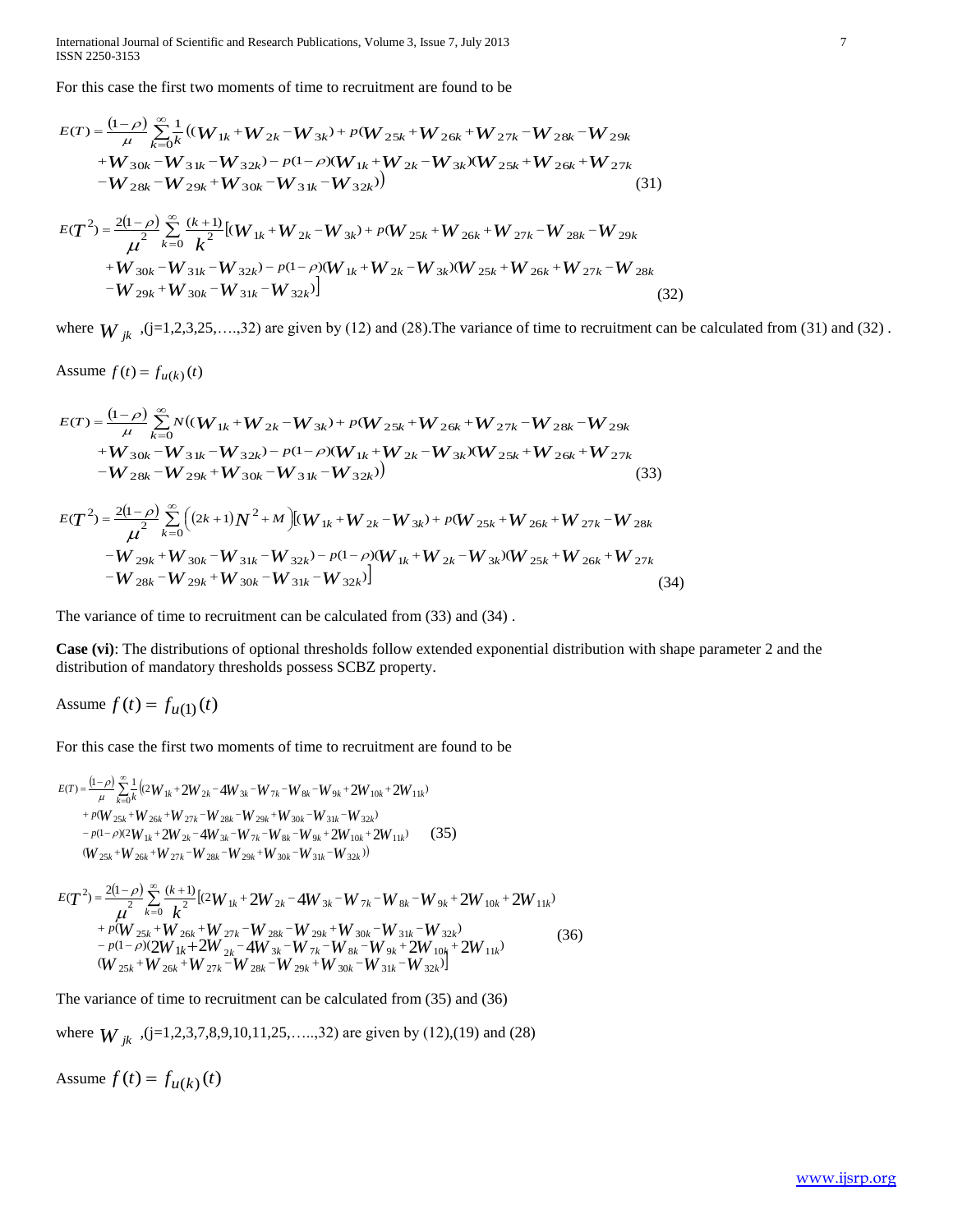International Journal of Scientific and Research Publications, Volume 3, Issue 7, July 2013 8 ISSN 2250-3153

$$
E(T) = \frac{(1-\rho)}{\mu} \sum_{k=0}^{\infty} N \Big( (2W_{1k} + 2W_{2k} - 4W_{3k} - W_{7k} - W_{8k} - W_{9k} + 2W_{10k} + 2W_{11k}) + \rho (W_{25k} + W_{26k} + W_{27k} - W_{28k} - W_{29k} + W_{30k} - W_{31k} - W_{32k}) - \rho (1-\rho)(2W_{1k} + 2W_{2k} - 4W_{3k} - W_{7k} - W_{8k} - W_{9k} + 2W_{10k} + 2W_{11k})
$$
(37)  

$$
\Big( W_{25k} + W_{26k} + W_{27k} - W_{28k} - W_{29k} + W_{30k} - W_{31k} - W_{32k} \Big)
$$
(37)  

$$
E(T^2) = \frac{(1-\rho)}{\mu^2} \sum_{k=0}^{\infty} \Big( (2k+1)N^2 + M \Big) (2W_{1k} + 2W_{2k} - 4W_{3k} - W_{7k} - W_{8k} - W_{9k} + 2W_{10k} + 2W_{11k}) + \rho (W_{25k} + W_{26k} + W_{27k} - W_{28k} - W_{29k} + W_{30k} - W_{31k} - W_{32k}) - \rho (1-\rho)(2W_{1k} + 2W_{2k} - 4W_{3k} - W_{7k} - W_{8k} - W_{9k} + 2W_{10k} + 2W_{11k}) \Big( W_{25k} + W_{25k} + W_{32k} - W_{32k} - W_{32k} - W_{32k} - W_{32k} - W_{32k}) \Big)
$$
(38)

 $_{25k}$  = VV  $_{26k}$  = VV  $_{27k}$  = VV  $_{28k}$  = VV  $_{29k}$  = VV  $_{30k}$  = VV  $_{31k}$  = VV  $_{32k}$  $k$  <sup>k</sup> *W*  $26k$  <sup>k</sup> *W*  $27k$  <sup>k</sup> *W*  $28k$  <sup>k</sup> *W*  $29k$  <sup>k</sup> *W*  $30k$  <sup>k</sup> *W*  $31k$  <sup>k</sup> *W*  $32k$ The variance of time to recruitment can be calculated from (37) and (38).

 $W_{\ 25k}$  +  $W_{\ 26k}$  +  $W_{\ 27k}$  –  $W_{\ 28k}$  –  $W_{\ 29k}$  +  $W_{\ 30k}$  –  $W_{\ 31k}$  –  $W_{\ 3k}$ 

 $+W_{25k}+W_{27k}-W_{22k}-W_{20k}+W_{20k}-W_{21k}-W_{21k}$ 

#### MODEL DESCRIPTION AND ANALYSIS OF MODEL-II

For this model, the optional and mandatory thresholds for the loss of man-hours in the organization are taken as  $Y=min(Y_1, Y_2)$  and Z=min  $(Z_1, Z_2)$ . All the other assumptions and notations are as in model-I.

**Case (i)**: The distribution of optional and mandatory thresholds follow exponential distribution

Assume  $f(t) = f_{u(1)}(t)$ 

For this case the first two moments of time to recruitment are found to be

Proceeding as in model-I, it can be shown for the present model that

$$
E(T) = \frac{1-\rho}{\mu} \sum_{k=0}^{\infty} \frac{1}{k} \left( W_{3k} + p W_{6k} - p(1-\rho) W_{3k} W_{6k} \right) (39)
$$
  

$$
E(T^2) = \frac{2(1-\rho)}{\mu^2} \sum_{k=0}^{\infty} \frac{(k+1)}{k^2} \left( W_{3k} + p W_{6k} - p(1-\rho) W_{3k} W_{6k} \right) (40)
$$

where  $W_{ak}$ ,  $(a=3,6)$  are given by (12).

Since  $V(T) = E(T^2) - (E(T))^2$  the variance of time to recruitment can be calculated from (39) and (40)

Assume  $f(t) = f_{u(k)}(t)$ 

$$
E(T) = \frac{1-\rho}{\mu} \sum_{k=0}^{\infty} N \Big( W_{3k} + p W_{6k} - p(1-\rho) W_{3k} W_{6k} \Big) (41)
$$
  

$$
E(T^2) = \frac{(1-\rho)}{\mu^2} \sum_{k=0}^{\infty} \Big( (2k+1) N^2 + M \Big) W_{3k} + p W_{6k} - p(1-\rho) W_{3k} W_{6k} \Big) (42)
$$

Since  $V(T) = E(T^2) - (E(T))^2$  the variance of time to recruitment can be calculated from (41) and (42) **Case (ii)**: The distribution of optional and mandatory thresholds follow extended exponential distribution Assume  $f(t) = f_{u(1)}(t)$ 

For this case the first two moments of time to recruitment are found to be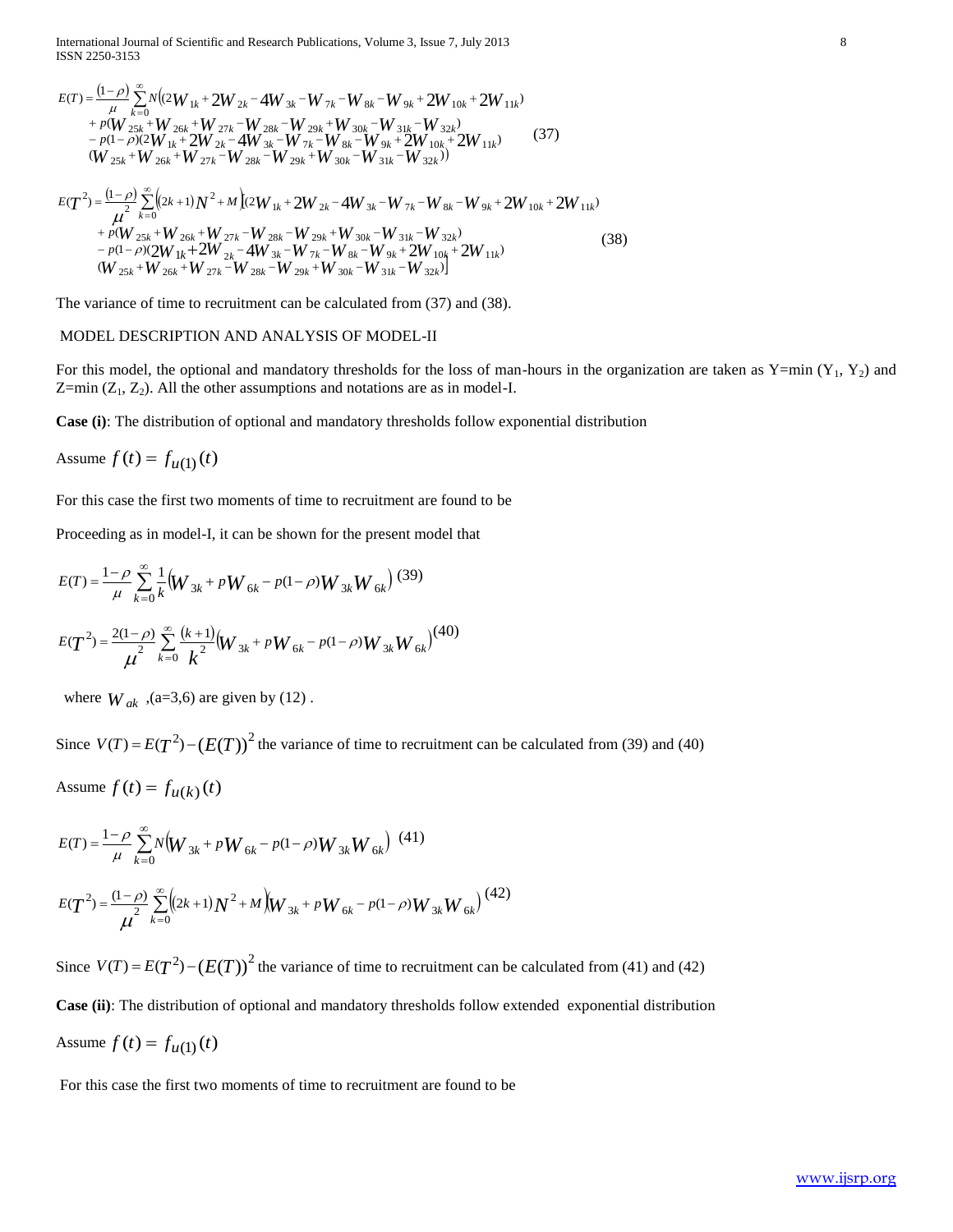International Journal of Scientific and Research Publications, Volume 3, Issue 7, July 2013 9 ISSN 2250-3153

$$
E(T) = \frac{(1-\rho)}{\mu} \sum_{k=0}^{\infty} \frac{1}{k} \left( \left( 4W_{3k} + W_{9k} - 2W_{10k} - 2W_{11k} \right) + p(4W_{6k} + W_{14k} - 2W_{15k} - 2W_{16k}) - p(1-\rho)(4W_{3k} + W_{9k} - 2W_{10k} - 2W_{11k})(4W_{6k} + W_{14k} - 2W_{15k} - 2W_{16k}) \right)
$$
\n
$$
E(T^{2}) = \frac{2(1-\rho)}{\mu^{2}} \sum_{k=0}^{\infty} \frac{(k+1)}{k^{2}} \left[ \left( 4W_{3k} + W_{9k} - 2W_{10k} - 2W_{11k} \right) + p(4W_{6k} + W_{14k} - 2W_{15k} - 2W_{16k}) - p(1-\rho)(4W_{3k} + W_{9k} - 2W_{10k} - 2W_{11k})(4W_{6k} + W_{14k} - 2W_{15k} - 2W_{16k}) \right]
$$
\n
$$
(44)
$$

The Variance of time to recruitment can be calculated from (43) and (44).

Assume  $f(t) = f_{u(k)}(t)$ 

Assume 
$$
f(t) = f_{u(k)}(t)
$$
  
\n
$$
E(T) = \frac{(1-\rho)}{\mu} \sum_{k=0}^{\infty} N \left( \left( 4W_{3k} + W_{9k} - 2W_{10k} - 2W_{11k} \right) + p(4W_{6k} + W_{14k} - 2W_{15k} - 2W_{16k}) - p(1-\rho)(4W_{3k} + W_{9k} - 2W_{10k} - 2W_{11k})(4W_{6k} + W_{14k} - 2W_{15k} - 2W_{16k}) \right)
$$
\n
$$
E(T^{2}) = \frac{2(1-\rho)}{\mu^{2}} \sum_{k=0}^{\infty} \left( (2k+1)N^{2} + M \left[ (4W_{3k} + W_{9k} - 2W_{10k} - 2W_{11k}) + p(4W_{6k} + W_{14k} - 2W_{15k} - 2W_{16k}) - p(1-\rho)(4W_{3k} + W_{9k} - 2W_{10k} - 2W_{11k})(4W_{6k} + W_{14k} - 2W_{15k} - 2W_{16k}) \right] \tag{46}
$$

where  $W_{jk}$ ,  $(j=3,6,9,10,11,14,15,16)$  are given by (12) and (19). The variance of time to recruitment can be calculated from (45) and (46)

**Case (iii)**: The distributions of optional thresholds follow exponential distribution and mandatory thresholds follow extended exponential distribution with shape parameter 2.

Assume  $f(t) = f_{u(1)}(t)$  $\frac{(1-\rho)}{\sum_{n=1}^{\infty}}$  $(1-\rho)(W_{3k})4W_{6k} + W_{14k} - 2W_{15k} - 2W_{16k})$  $(T) = \frac{(1-\rho)}{2} \sum_{k=1}^{\infty} \frac{1}{2} (W_{3k} + p(4W_{6k} + W_{14k} - 2W_{15k} - 2W_{16k}))$  $4W_{6k} + W_{14k} - 2W_{15k} - 2$  $(W_{3k} + p(4W_{6k} + W_{14k} - 2W_{15k} - 2)$ <br> $X_{3k}$   $(4W_{6k} + W_{14k} - 2W_{15k} - 2W_{16k})$  $\sum_{k=0}^{\infty} \frac{1}{k} (W_{3k} + p(4W_{6k} + W_{14k} - 2W_{15k} - 2W_{16k}))$ <br> $(W_{3k}) 4W_{6k} + W_{14k} - 2W_{15k} - 2W_{16k})$  $(W_{3k}$  + p(4 $W_{6k}$  +  $W_{14k}$  –  $2W_{15k}$  –  $2W$  $\sum_{k=0}^{K}$  *k*  $\frac{1}{2}$  *k*  $\frac{1}{2}$  *k*  $\frac{1}{2}$  *k*  $\frac{1}{2}$  *k*  $\frac{1}{2}$  *k*  $\frac{1}{2}$  *k*  $\frac{1}{2}$  *k*  $\frac{1}{2}$  *k*  $\frac{1}{2}$  *k*  $\frac{1}{2}$  *k*  $\frac{1}{2}$  *k*  $\frac{1}{2}$  *k*  $\frac{1}{2}$  *k*  $\frac{1}{2}$  *k*  $\frac{1}{2}$ *p*  $E(T) = \frac{(1-\rho)}{\mu} \sum_{k=0}^{1} \frac{1}{k} (W_{3k} + p)$  $-p(1-\rho)(W_{3k})4W_{6k}+W_{14k}-2W_{15k} =\frac{(1-\rho)}{2}\sum_{i=1}^{\infty}\frac{1}{i}[W_{3k}+p(4W_{6k}+W_{14k}-2W_{15k} \ddot{}$  $\sum_{k=1}^{\infty} \frac{1}{k} (W_{3k} + p(4W_{6k} +$ Ę  $\rho$  $\mu$  $\rho$ 

$$
-p(1-\rho)(W_{3k})AW_{6k} + W_{14k} - 2W_{15k} - 2W_{16k})
$$
\n
$$
E(T^{2}) = \frac{2(1-\rho)}{\mu^{2}} \sum_{k=0}^{\infty} \frac{(k+1)}{k^{2}} [(W_{3k}) + p(4W_{6k} + W_{14k} - 2W_{15k} - 2W_{16k}) - p(1-\rho)(W_{3k})(4W_{6k} + W_{14k} - 2W_{15k} - 2W_{16k})]
$$
\n(48)

where  $W_{jk}$ , (j=3,6,14,15,16) are given by (12) and (19). The variance of time to recruitment can be calculated from (47) and (48)

Assume  $f(t) = f_{u(k)}(t)$ 

$$
E(T) = \frac{(1-\rho)}{\mu} \sum_{k=0}^{\infty} N(W_{3k} + p(4W_{6k} + W_{14k} - 2W_{15k} - 2W_{16k})
$$
  
\n
$$
- p(1-\rho)[W_{3k})AW_{6k} + W_{14k} - 2W_{15k} - 2W_{16k})
$$
  
\n
$$
E(T^{2}) = \frac{2(1-\rho)}{\mu^{2}} \sum_{k=0}^{\infty} ((2k+1)N^{2} + M)[(W_{3k}) + p(4W_{6k} + W_{14k} - 2W_{15k} - 2W_{16k})
$$
  
\n
$$
- p(1-\rho)(W_{3k})(4W_{6k} + W_{14k} - 2W_{15k} - 2W_{16k})]
$$
\n(50)

The Variance of time to recruitment can be calculated from (49) and (50).

**Case (iv)**: The distributions of optional and the mandatory thresholds possess SCBZ property.

Assume  $f(t) = f_{u(1)}(t)$ 

For this case the first two moments of time to recruitment are found to be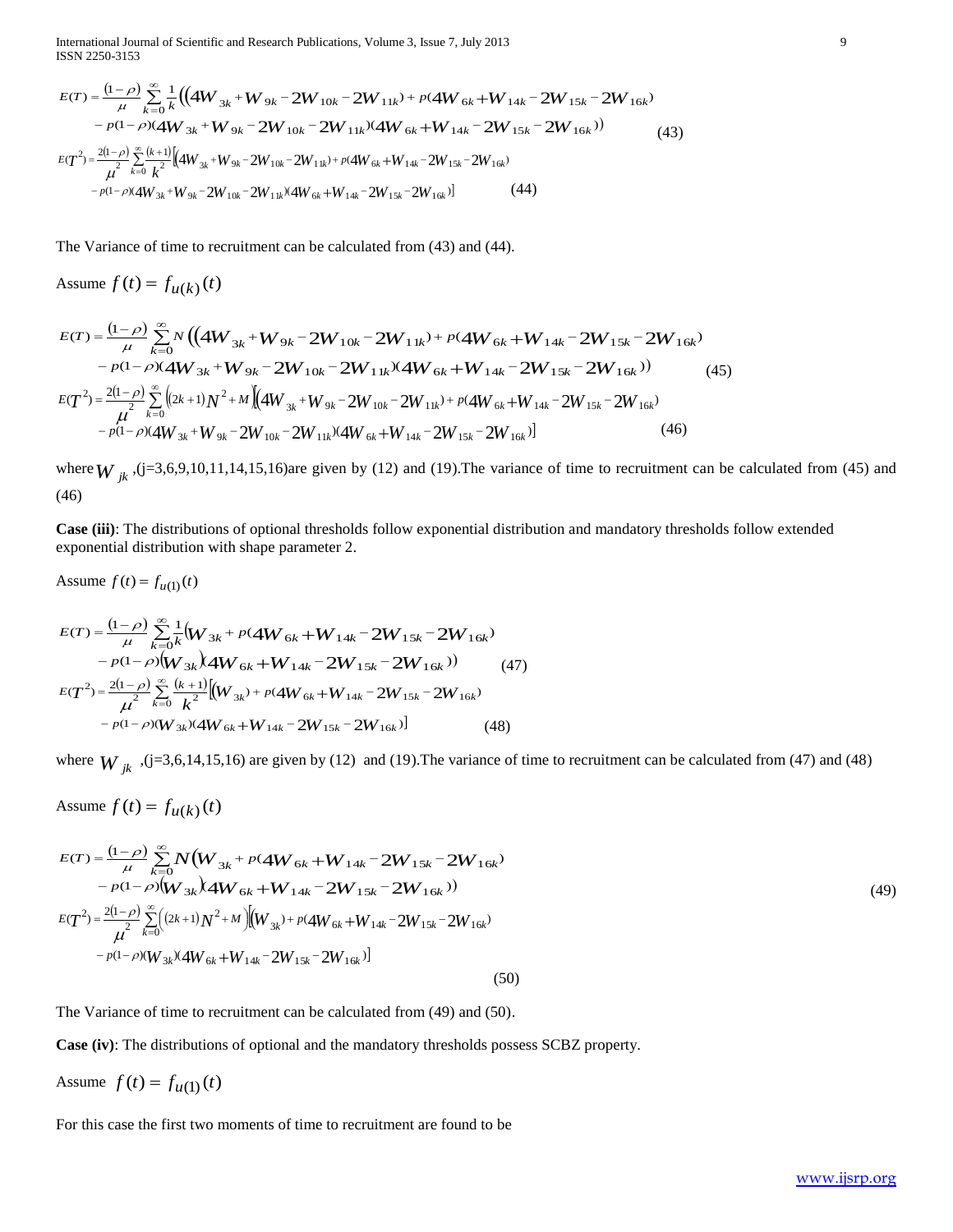International Journal of Scientific and Research Publications, Volume 3, Issue 7, July 2013 10 ISSN 2250-3153

$$
E(T) = \frac{(1-\rho)}{\mu} \sum_{k=0}^{\infty} \frac{1}{k} \left( (W_{20k} + W_{21k} + W_{23k} + W_{24k}) + p(W_{28k} + W_{29k} + W_{31k} + W_{32k}) - p(1-\rho)(W_{20k} + W_{21k} + W_{23k} + W_{24k}) (W_{28k} + W_{29k} + W_{31k} + W_{32k}) \right)
$$
(51)

$$
E(T^{2}) = \frac{2(1-\rho)}{\mu^{2}} \sum_{k=0}^{\infty} \frac{(k+1)}{k^{2}} [(W_{20k} + W_{21k} + W_{23k} + W_{24k}) + p(W_{28k} + W_{29k} + W_{31k} + W_{32k}) - p(1-\rho)(W_{20k} + W_{21k} + W_{23k} + W_{24k}) (W_{28k} - W_{29k} + W_{31k} + W_{32k})]
$$
(52)

where  $W_{jk}$ , (j=20,21,23,24,28,29,31,32) are given by (28). The variance of time to recruitment can be calculated from (51) and (52)

Assume  $f(t) = f_{u(k)}(t)$ 

Assume 
$$
f(t) = f_{u(k)}(t)
$$
  
\n
$$
E(T) = \frac{(1-\rho)}{\mu} \sum_{k=0}^{\infty} N((W_{20k} + W_{21k} + W_{23k} + W_{24k}) + p(W_{28k} + W_{29k} + W_{31k} + W_{32k}) - p(1-\rho)(W_{20k} + W_{21k} + W_{23k} + W_{24k})(W_{28k} + W_{29k} + W_{31k} + W_{32k}))
$$
\n(53)

$$
-p(1-\rho)(W_{20k}+W_{21k}+W_{23k}+W_{24k})(W_{28k}+W_{29k}+W_{31k}+W_{32k}))
$$
\n
$$
E(T^{2}) = \frac{(1-\rho)}{\mu^{2}} \sum_{k=0}^{\infty} \Big((2k+1)N^{2}+M\Big)[(W_{20k}+W_{21k}+W_{23k}+W_{24k})+p(W_{28k}+W_{29k}+W_{31k}+W_{32k})
$$
\nThe variance\n
$$
-p(1-\rho)(W_{20k}+W_{21k}+W_{23k}+W_{24k})(W_{28k}-W_{29k}+W_{31k}+W_{32k})]
$$
\n
$$
= (54)
$$
\nof time to recruitment can be calculated from (53) and (54)

of time to recruitment can be calculated from (53) and (54)

**Case (v)**: The distributions of optional thresholds follow exponential distribution and the distribution of mandatory thresholds possess SCBZ property.

Assume  $f(t) = f_{u(1)}(t)$ 

For this case the first two moments of time to recruitment are found to be

$$
E(T) = \frac{(1-\rho)}{\mu} \sum_{k=0}^{\infty} \frac{1}{k} \Big( \Big( W_{3k} + p(W_{28k} + W_{29k} + W_{31k} + W_{32k}) - p(1-\rho)(W_{3k})(W_{28k} + W_{29k} + W_{31k} + W_{32k}) \Big) \Big) (55)
$$
  
\n
$$
E(T^2) = \frac{2(1-\rho)}{\mu^2} \sum_{k=0}^{\infty} \frac{(k+1)}{k^2} \Big[ (W_{3k} + p(W_{28k} + W_{29k} + W_{31k} + W_{32k}) - p(1-\rho)(W_{3k})(W_{28k} - W_{29k} + W_{31k} + W_{32k}) \Big] \Big) (56)
$$

where  $W_{jk}$ , (j=3,28,29,31,32) are given by (12) and (28). The variance of time to recruitment can be calculated from (55) and (56)

Assume 
$$
f(t) = f_{u(k)}(t)
$$

For this case the first two moments of time to recruitment are found to be

$$
E(T) = \frac{(1-\rho)}{\mu} \sum_{k=0}^{\infty} N \left( \left( W_{3k} \right) + p \left( W_{28k} + W_{29k} + W_{31k} + W_{32k} \right) - p(1-\rho) \left( W_{3k} \right) \left( W_{28k} + W_{29k} + W_{31k} + W_{32k} \right) \right) \tag{57}
$$

$$
E(T^{2}) = \frac{(1-\rho)}{\mu^{2}} \sum_{k=0}^{\infty} \Big( (2k+1)N^{2} + M \Big) [(W_{3k}) + p(W_{28k} + W_{29k} + W_{31k} + W_{32k}) - p(1-\rho)(W_{3k})(W_{28k} - W_{29k} + W_{31k} + W_{32k})] \tag{58}
$$

The variance of time to recruitment can be calculated from (57) and (58).

**Case (vi)**: The distributions of optional thresholds follow extended exponential distribution and the distribution of mandatory thresholds possess SCBZ property.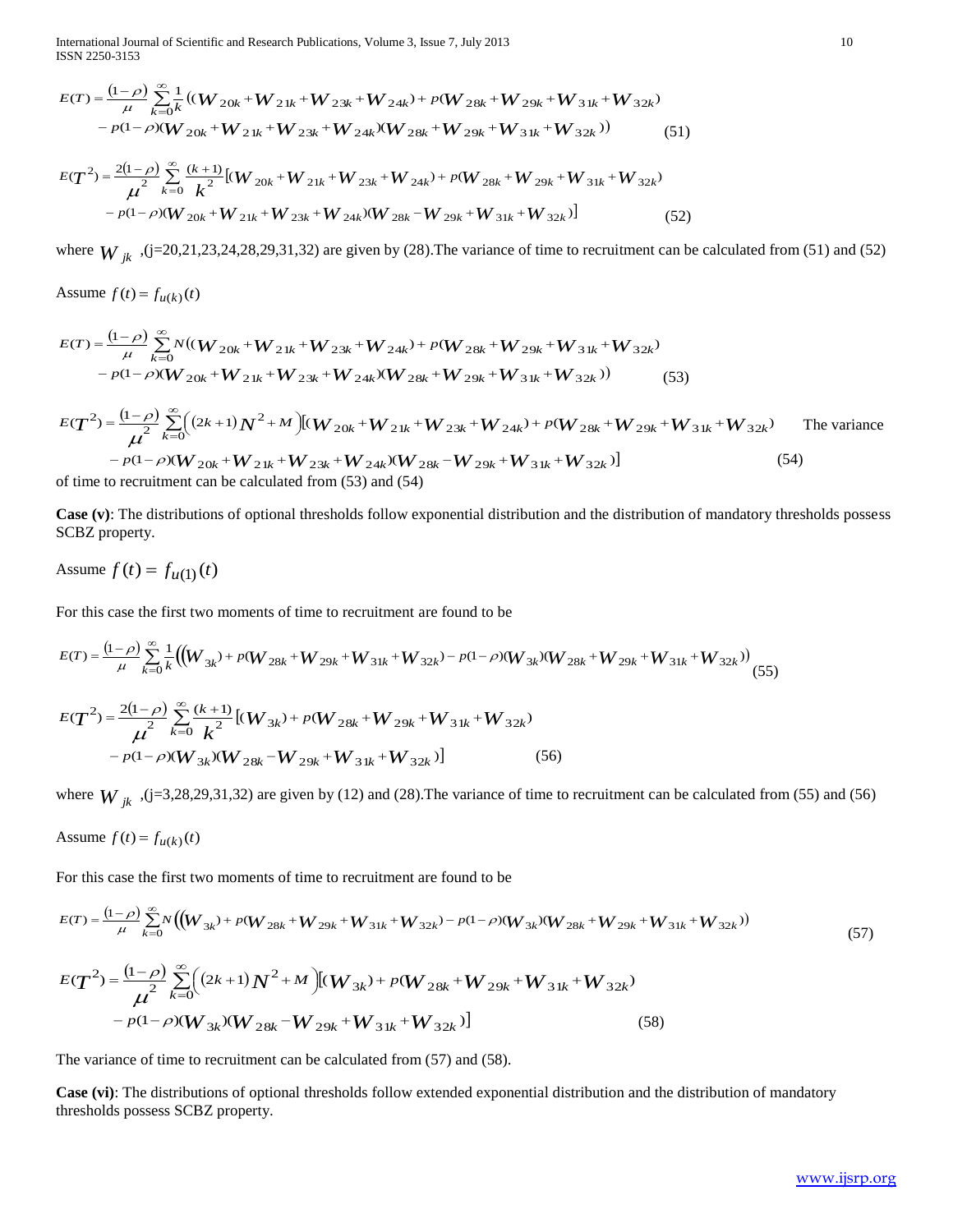International Journal of Scientific and Research Publications, Volume 3, Issue 7, July 2013 11 ISSN 2250-3153

Assume  $f(t) = f_{u(k)}(t)$ 

For this case the first two moments of time to recruitment are found to be  
\n
$$
E(T) = \frac{(1-\rho)}{\mu} \sum_{k=0}^{\infty} \frac{1}{k} \left( (4W_{3k} + W_{9k} - 2W_{10k} - 2W_{11k}) + p(W_{28k} + W_{29k} + W_{31k} + W_{32k}) - p(1-\rho)(4W_{3k} + W_{9k} - 2W_{10k} - 2W_{11k})(W_{28k} + W_{29k} + W_{31k} + W_{32k}) \right)
$$
\n
$$
E(T^2) = \frac{2(1-\rho)}{\mu^2} \sum_{k=0}^{\infty} \frac{(k+1)}{k^2} \left[ (4W_{3k} + W_{9k} - 2W_{10k} - 2W_{11k}) + p(W_{28k} + W_{29k} + W_{31k} + W_{32k}) - p(W_{11k} - W_{11k}) \right]
$$
\n(59)

$$
E(T^{2}) = \frac{2(1-\rho)}{\mu^{2}} \sum_{k=0}^{\infty} \frac{(k+1)}{k^{2}} \left[ (4W_{3k} + W_{9k} - 2W_{10k} - 2W_{11k}) + p(W_{28k} + W_{29k} + W_{31k} + W_{32k}) - p(1-\rho)(4W_{3k} + W_{9k} - 2W_{10k} - 2W_{11k})(W_{28k} - W_{29k} + W_{31k} + W_{32k}) \right]
$$
(60)

where  $W_{jk}$ , (j=3,9,10,11,28,29,31,32) are given by (12), (19) and (28). The variance of time to recruitment can be calculated from (59) and (60)

Assume  $f(t) = f_{u(k)}(t)$ 

For this case the first two moments of time to recruitment are found to be  
\n
$$
E(T) = \frac{(1-\rho)}{\mu} \sum_{k=0}^{\infty} N\left((4W_{3k} + W_{9k} - 2W_{10k} - 2W_{11k}) + p(W_{28k} + W_{29k} + W_{31k} + W_{32k}) -
$$
\n
$$
p(1-\rho)(4W_{3k} + W_{9k} - 2W_{10k} - 2W_{11k})(W_{28k} + W_{29k} + W_{31k} + W_{32k})\right)
$$
\n(61)

$$
p(1-\rho)(4W_{3k}+W_{9k}-2W_{10k}-2W_{11k})(W_{28k}+W_{29k}+W_{31k}+W_{32k}))
$$
\n(61)  
\n
$$
E(T^{2}) = \frac{(1-\rho)}{\mu^{2}} \sum_{k=0}^{\infty} ((2k+1)N^{2}+M) [(4W_{3k}+W_{9k}-2W_{10k}-2W_{11k})+p(W_{28k}+W_{29k}+W_{31k}+W_{32k})-p(1-\rho)(4W_{3k}+W_{9k}-2W_{10k}-2W_{11k})(W_{28k}-W_{29k}+W_{31k}+W_{32k})]
$$
\n(62)

The variance of time to recruitment can be calculated from (61) and (62)

### MODEL DESCRIPTION AND ANALYSIS OF MODEL-III

For this model, the optional and mandatory thresholds for the loss of man-hours in the organization are taken as  $Y=Y_1+Y_2$ and  $Z=Z_1+Z_2$ . All the other assumptions and notations are as in model-I. Proceeding as in model-I, it can be shown for the present model that

**Case (i)**: The distributions of optional and mandatory thresholds follow exponential distribution.

Assume 
$$
f(t) = f_{u(1)}(t)
$$

For this case the first two moments of time to recruitment are found to be

$$
E(T) = \frac{(1-\rho)}{\mu} \sum_{k=0}^{\infty} \frac{1}{k} \left( (W_{33k} - W_{34k}) + p(W_{35k} - W_{36k}) - p(1-\rho)(W_{33k} - W_{34k}) (W_{35k} - W_{36k}) \right)
$$
\n(63)

$$
E(T^{2}) = \frac{2(1-\rho)}{\mu^{2}} \sum_{k=0}^{\infty} \frac{(k+1)}{k^{2}} [(W_{33k} - W_{34k}) + p(W_{35k} - W_{36k}) - p(1-\rho)(W_{33k} - W_{34k})(W_{35k} - W_{36k})] (64)
$$

where 
$$
W_{33k} = \frac{\theta_1}{(\theta_1 - \theta_2)(b\theta_2 + 1)^{k-1}[(1-\rho+k\rho)(b\theta_2+1)-k\rho]}, W_{34k} = \frac{\theta_2}{(\theta_1 - \theta_2)(b\theta_1 + 1)^{k-1}[(1-\rho+k\rho)(b\theta_1+1)-k\rho]}
$$

$$
W_{35k} = \frac{\alpha_1}{(\alpha_1 - \alpha_2)(b\alpha_2 + 1)^{k-1}[(1 - \rho + k\rho)(b\alpha_2 + 1) - k\rho]}, W_{36k} = \frac{\alpha_2}{(\alpha_1 - \alpha_2)(b\alpha_1 + 1)^{k-1}[(1 - \rho + k\rho)(b\alpha_1 + 1) - k\rho]} \tag{65}
$$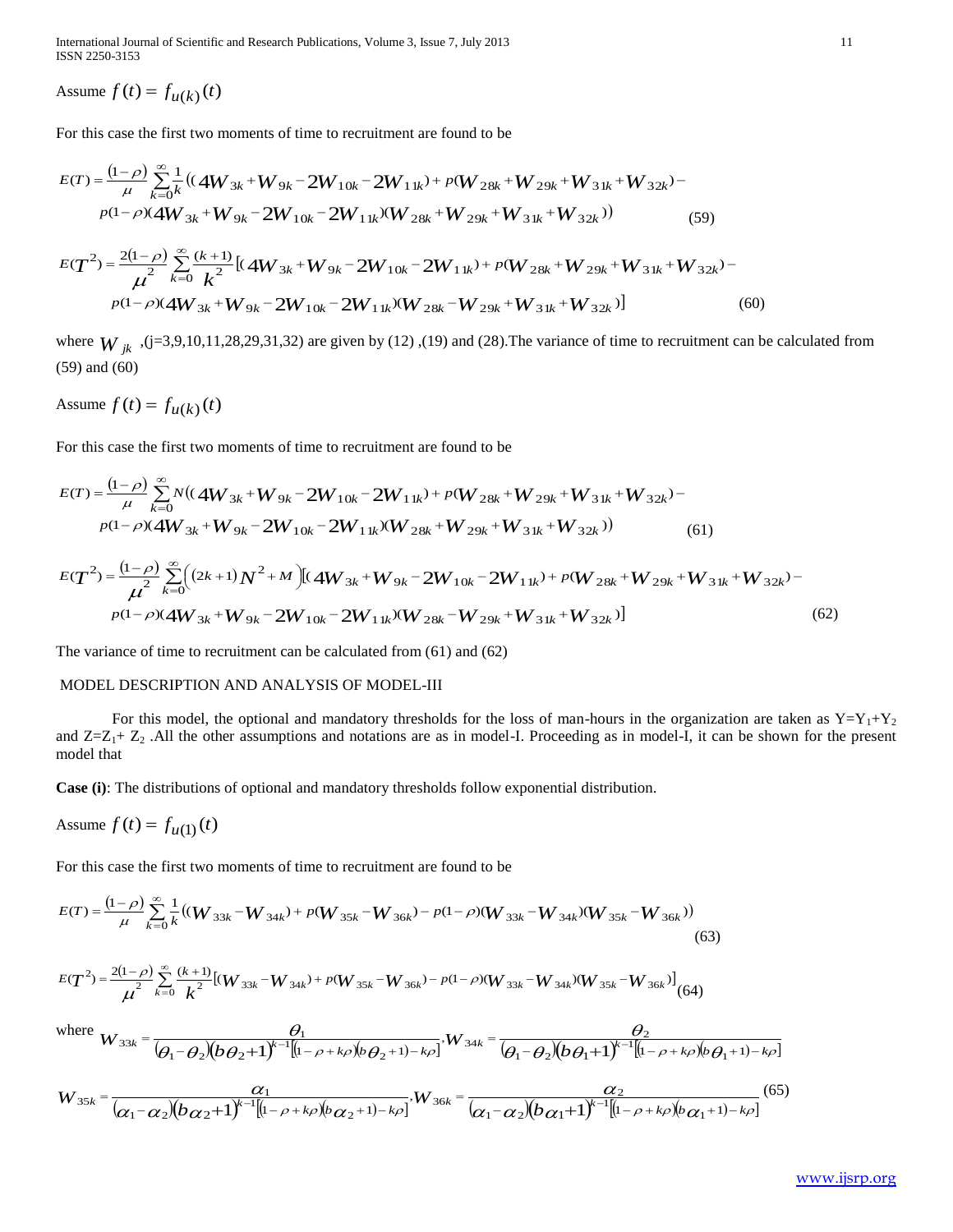International Journal of Scientific and Research Publications, Volume 3, Issue 7, July 2013 12 ISSN 2250-3153

The variance of time to recruitment can be calculated from (63) and (64).

Assume 
$$
f(t) = f_{u(k)}(t)
$$
  
\n
$$
E(T) = \frac{(1-\rho)}{\mu} \sum_{k=0}^{\infty} N((W_{33k} - W_{34k}) + p(W_{35k} - W_{36k}) - p(1-\rho)(W_{33k} - W_{34k})(W_{35k} - W_{36k}))
$$
\n(66)

$$
E(T^{2}) = \frac{(1-\rho)}{\mu^{2}} \sum_{k=0}^{\infty} \Bigl( (2k+1)N^{2} + M \Bigr) (W_{33k} - W_{34k}) + p(W_{35k} - W_{36k}) - p(1-\rho)(W_{33k} - W_{34k})(W_{35k} - W_{36k}) \Bigr] (67)
$$

The variance of time to recruitment can be calculated from (66) and (67).

**Case (ii)**: If the distributions of optional and mandatory thresholds follow extended exponential distribution with shape parameter 2. Assume  $f(t) = f_{u(1)}(t)$ 

$$
E(T) = \frac{(1-\rho)}{\mu} \sum_{k=0}^{\infty} \frac{1}{k} ((W_{37k} + W_{38k} - W_{39k} - W_{40k}) + p(W_{41k} + W_{42k} - W_{43k})
$$
(68)  
\n
$$
-W_{44k}) - p(1-\rho)(W_{37k} + W_{38k} - W_{39k} - W_{40k})(W_{41k} + W_{42k} - W_{43k} - W_{44k}))
$$
  
\n
$$
E(T^{2}) = \frac{2(1-\rho)}{\mu^{2}} \sum_{k=0}^{\infty} \frac{(k+1)}{k^{2}} [(W_{37k} + W_{38k} - W_{39k} - W_{40k}) + p(W_{41k} + W_{42k} - W_{43k} - W_{44k}) -p(1-\rho)(W_{37k} + W_{38k} - W_{39k} - W_{40k})(W_{41k} + W_{42k} - W_{43k} - W_{44k})]
$$
(69)

where 
$$
W_{37k} = \frac{4\theta_2^2}{(\theta_1 - \theta_2)(\theta_1 - 2\theta_2)(b\theta_1 + 1)^{k-1}[(1 - \rho + k\rho)(b\theta_1 + 1) - k\rho]}
$$

$$
W_{38k} = \frac{4\theta_1^2}{(\theta_1 - \theta_2)(2\theta_1 - \theta_2)(b\theta_2 + 1)^{k-1}[(1-\rho + k\rho)(b\theta_2 + 1) - k\rho]}
$$

$$
W_{39k} = \frac{\theta_2^2}{(\theta_1 - \theta_2)(2\theta_1 - \theta_2)(b(2\theta_1) + 1)^{k-1}[(1-\rho + k\rho)(b(2\theta_1) + 1) - k\rho]}
$$

$$
W_{40k} = \frac{{\theta_1}^2}{(\theta_1 - \theta_2)(\theta_1 - 2\theta_2)(b(2\theta_2) + 1)^{k-1}[(1-\rho + k\rho)(b(2\theta_2) + 1) - k\rho]}
$$

$$
W_{41k} = \frac{4\alpha_2^2}{(\alpha_1 - \alpha_2)(\alpha_1 - 2\alpha_2)(b\alpha_1 + 1)^{k-1}[(1 - \rho + k\rho)(b\alpha_1 + 1) - k\rho]}
$$

$$
W_{42k} = \frac{4\alpha_1^{2}}{(\alpha_1 - \alpha_2)(2\alpha_1 - \alpha_2)(b\alpha_2 + 1)^{k-1}[(1 - \rho + k\rho)(b\alpha_2 + 1) - k\rho]}
$$

$$
W_{43k} = \frac{\alpha_2^2}{(\alpha_1 - \alpha_2)(2\alpha_1 - \alpha_2)(b(2\alpha_1)+1)^{k-1}[(1-\rho+k\rho)(b(2\alpha_1)+1)-k\rho]}
$$

$$
W_{44k} = \frac{{\alpha_1}^2}{(\alpha_1 - \alpha_2)\alpha_1 - 2\alpha_2)(b(2\alpha_2) + 1)^{k-1}[(1-\rho + k\rho)(b(2\alpha_2) + 1) - k\rho]} (70)
$$

The variance of time to recruitment can be calculated from (68) and (69).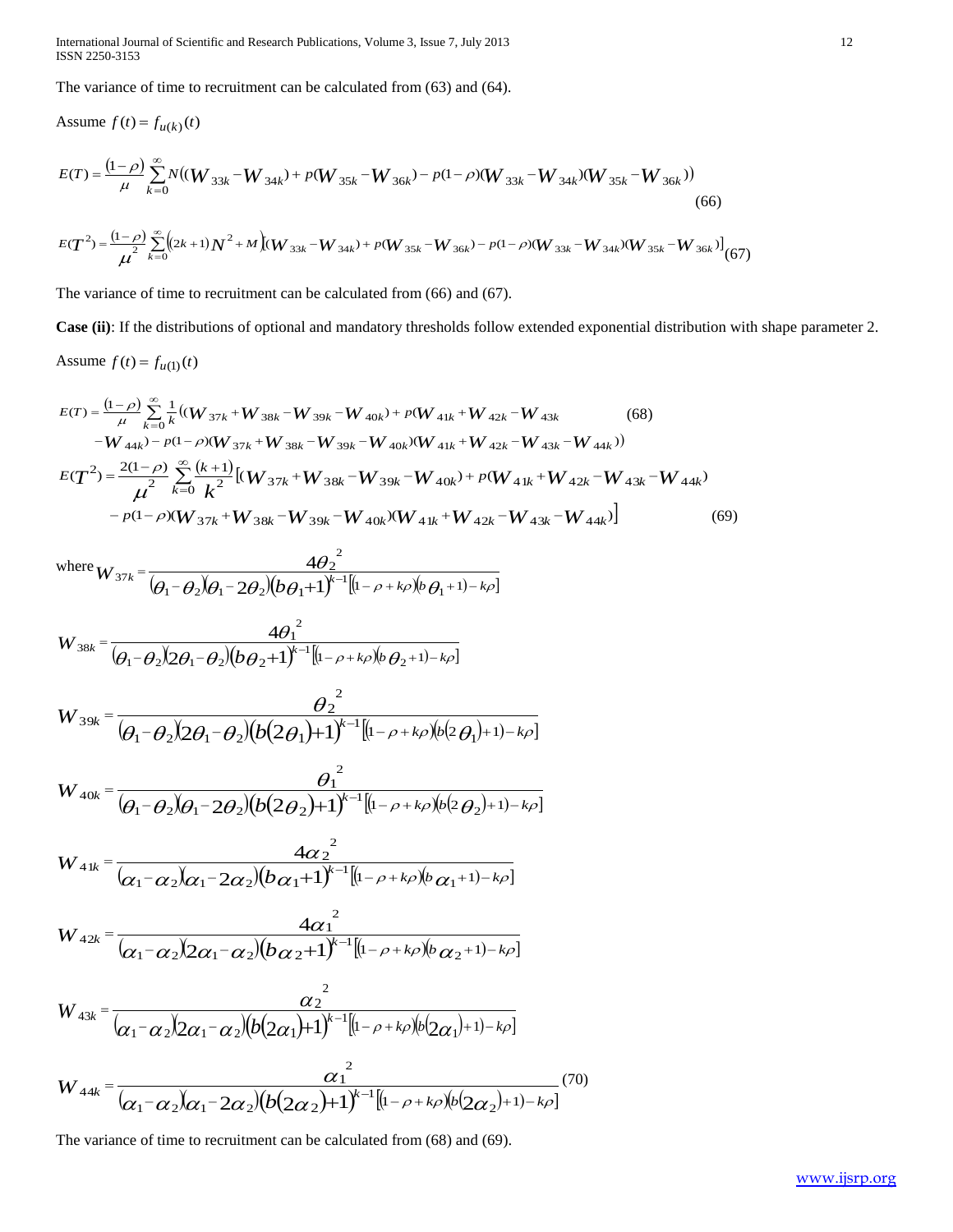International Journal of Scientific and Research Publications, Volume 3, Issue 7, July 2013 13 ISSN 2250-3153

Assume  $f(t) = f_{u(k)}(t)$ 

Assume 
$$
f(t) = f_{u(k)}(t)
$$
  
\n
$$
E(T) = \frac{(1-\rho)}{\mu} \sum_{k=0}^{\infty} N((W_{37k} + W_{38k} - W_{39k} - W_{40k}) + p(W_{41k} + W_{42k} - W_{43k} \qquad (71)
$$
\n
$$
-W_{44k}) - p(1-\rho)(W_{37k} + W_{38k} - W_{39k} - W_{40k})(W_{41k} + W_{42k} - W_{43k} - W_{44k}))
$$
\n
$$
E(T^{2}) = \frac{(1-\rho)}{\mu^{2}} \sum_{k=0}^{\infty} \Big( (2k+1)N^{2} + M \Big) [(W_{37k} + W_{38k} - W_{39k} - W_{40k}) + p(W_{41k} + W_{42k} - W_{43k} - W_{44k}) - p(1-\rho)(W_{37k} + W_{38k} - W_{39k} - W_{40k})(W_{41k} + W_{42k} - W_{43k} - W_{44k})] \tag{72}
$$

The variance of time to recruitment can be calculated from (71) and (72).

**Case (iii)**: If the distributions of optional thresholds follow exponential distribution and mandatory thresholds follow extended exponential distribution.

Assume  $f(t) = f_{u(1)}(t)$ 

$$
E(T^{2}) = \frac{(1-\rho)}{\mu} \sum_{k=0}^{\infty} \frac{1}{k} ((W_{33k} - W_{34k}) + p(W_{41k} + W_{42k} - W_{43k} - W_{44k}) - (73)
$$
  
\n
$$
p(1-\rho)(W_{33k} - W_{34k})(W_{41k} + W_{42k} - W_{43k} - W_{44k}))
$$
  
\n
$$
E(T^{2}) = \frac{2(1-\rho)}{\mu^{2}} \sum_{k=0}^{\infty} \frac{(k+1)}{k^{2}} [(W_{33k} - W_{34k}) + p(W_{41k} + W_{42k} - W_{43k} - W_{44k}) -p(1-\rho)(W_{33k} - W_{34k}(W_{41k} + W_{42k} - W_{43k} - W_{44k})]
$$
\n(74)

where  $W_{jk}$ , (j=33,34,35,36,41,42,43,44) are given by(65) and (70). The variance of time to recruitment can be calculated from (73) and (74).

Assume  $f(t) = f_{u(k)}(t)$ 

$$
E(T) = \frac{(1-\rho)}{\mu} \sum_{k=0}^{\infty} N((W_{33k} - W_{34k}) + p(W_{41k} + W_{42k} - W_{43k} - W_{44k}) (75)
$$
  
\n
$$
- p(1-\rho)(W_{33k} - W_{34k})(W_{41k} + W_{42k} - W_{43k} - W_{44k}))
$$
  
\n
$$
E(T^2) = \frac{(1-\rho)}{\mu^2} \sum_{k=0}^{\infty} ((2k+1)N^2 + M) [(W_{33k} - W_{34k}) + p(W_{41k} + W_{42k} - W_{43k} - W_{44k}) - p(1-\rho)(W_{33k} - W_{34k}(W_{41k} + W_{42k} - W_{43k} - W_{44k})]
$$
 (76)

The variance of time to recruitment can be calculated from (75) and (76)

**Case (iv)**: If the distributions of optional and mandatory thresholds possess SCBZ property.

Assume  $f(t) = f_{u(1)}(t)$ 

$$
E(T) = \frac{(1-\rho)}{\mu} \sum_{k=0}^{\infty} \frac{1}{k} \left( (W_{45k} - W_{46k} + W_{47k} - W_{48k} + W_{49k} - W_{50k} + W_{51k} - W_{52k}) + p(W_{53k} - W_{54k} + W_{54k} - W_{55k} - W_{56k} + W_{57k} - W_{58k} + W_{59k} - W_{60k}) - p(1-\rho)(W_{45k} - W_{46k} + W_{47k} - W_{48k} - W_{49k} - W_{50k} + W_{51k} - W_{52k}) \right)
$$
\n
$$
+ W_{49k} - W_{50k} + W_{51k} - W_{52k} \left( (1 - \rho) \frac{W_{45k} - W_{46k} + W_{47k} - W_{48k}}{W_{57k} - W_{56k} + W_{57k} - W_{58k} + W_{59k} - W_{60k})} \right)
$$
\n
$$
(77)
$$

$$
E(T^{2}) = \frac{2(1-\rho)}{\mu^{2}} \sum_{k=0}^{\infty} \frac{(k+1)}{k^{2}} (W_{45k} - W_{46k} + W_{47k} - W_{48k} + W_{49k} - W_{50k} + W_{51k} - W_{52k}) + p(W_{53k} - W_{53k})
$$
  
\n
$$
E(T^{2}) = \frac{2(1-\rho)}{\mu^{2}} \sum_{k=0}^{\infty} \frac{(k+1)}{k^{2}} (W_{45k} - W_{46k} + W_{47k} - W_{48k} + W_{49k} - W_{50k} + W_{51k} - W_{52k}) + p(W_{53k}
$$
  
\n
$$
-W_{54k} + W_{55k} - W_{56k} + W_{57k} - W_{58k} + W_{59k} - W_{60k}) - p(1-\rho)(W_{45k} - W_{46k} + W_{47k})
$$
  
\n
$$
-W_{48k} + W_{49k} - W_{50k} + W_{51k} - W_{52k})(W_{53k} - W_{54k} + W_{55k} - W_{56k} + W_{57k})
$$
  
\n
$$
-W_{58k} + W_{59k} - W_{60k})
$$
  
\n(78) where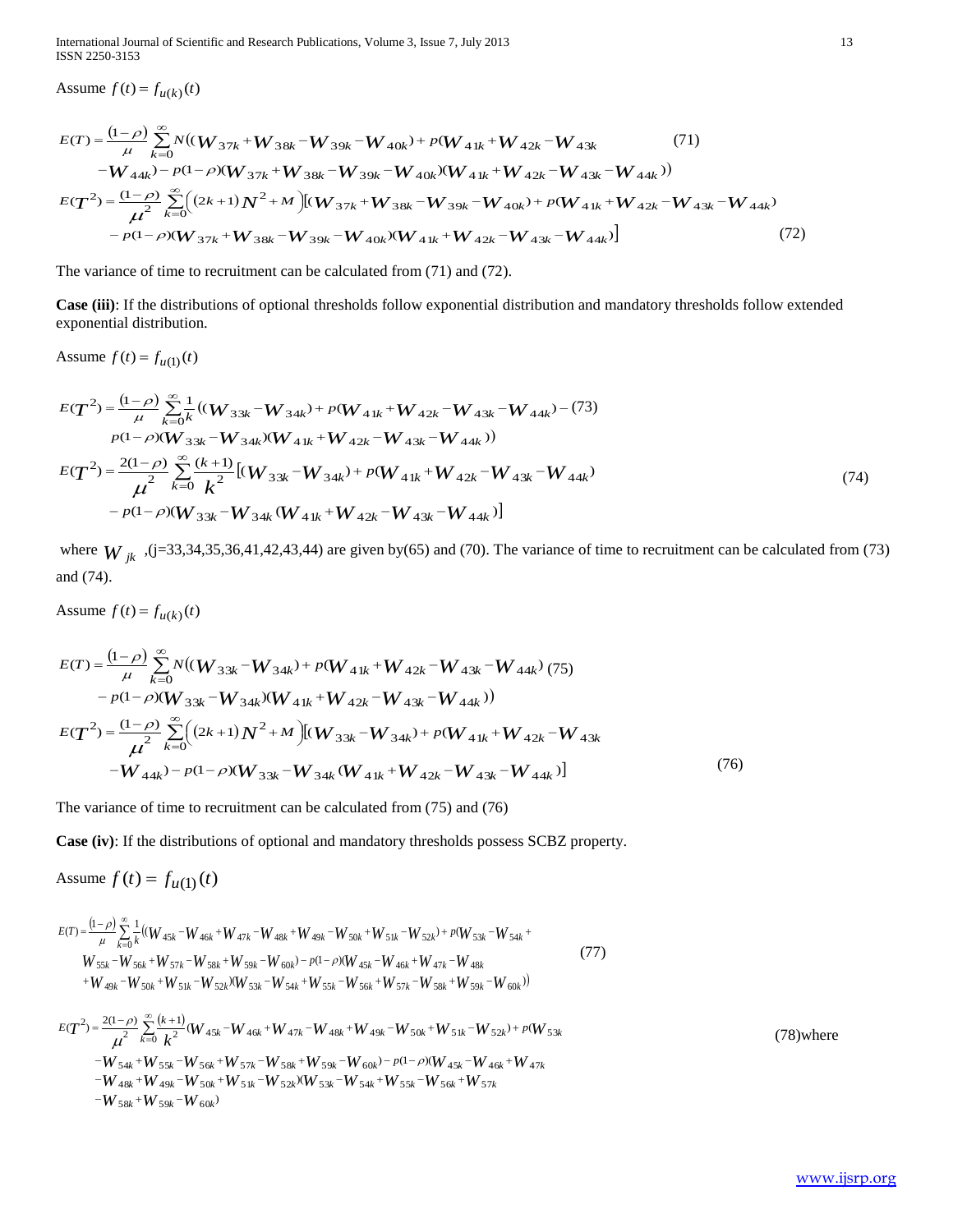International Journal of Scientific and Research Publications, Volume 3, Issue 7, July 2013 14 ISSN 2250-3153

$$
W_{45k} = \frac{(S_1 + \mu_1)P_1 P_2}{(S_1 - S_2 + \mu_1 - \mu_2)(b(S_2 + \mu_2) + 1)^{k-1}[1 - \rho + k\rho b(S_2 + \mu_2) + 1) - k\rho]}
$$
\n
$$
W_{46k} = \frac{(S_2 + \mu_2)P_1 P_2}{(S_1 - S_2 + \mu_1 - \mu_2)(b(S_1 + \mu_1) + 1)^{k-1}[1 - \rho + k\rho b(S_1 + \mu_1) + 1) - k\rho]}
$$
\n
$$
W_{47k} = \frac{\eta_1 P_2 Q_1}{(\eta_1 - S_2 - \mu_2)(b(S_2 + \mu_2) + 1)^{k-1}[1 - \rho + k\rho b(S_2 + \mu_2) + 1) - k\rho]}
$$
\n
$$
W_{48k} = \frac{(S_2 + \mu_2)P_2 Q_1}{(\eta_1 - S_2 - \mu_2)(b(\eta_1 + 1)^{k-1}[1 - \rho + k\rho b(\eta_1 + 1) - k\rho]}
$$
\n
$$
W_{49k} = \frac{(S_1 + \mu_1)P_1 Q_2}{(\delta_1 + \mu_1 - \eta_2)(b(\eta_1 + 1)^{k-1}[1 - \rho + k\rho b(\eta_1 + 1) - k\rho]}
$$
\n
$$
W_{50k} = \frac{\eta_2 P_1 Q_2}{(\delta_1 + \mu_1 - \eta_2)(b(S_1 + \mu_1) + 1)^{k-1}[1 - \rho + k\rho b(S_1 + \mu_1) + 1) - k\rho]}
$$
\n
$$
W_{51k} = \frac{\eta_1 Q_2}{(\eta_1 - \eta_2)(b(S_1 + \mu_1) + 1)^{k-1}[1 - \rho + k\rho b(S_1 + \mu_1) + 1) - k\rho]}
$$
\n
$$
W_{52k} = \frac{S_3}{(\delta_3 - \delta_4 + \mu_3 - \mu_4)(b(S_4 + \mu_4) + 1)^{k-1}[1 - \rho + k\rho b(S_4 + \mu_4) + 1) - k\rho]}
$$
\n
$$
W_{53k} = \frac{(S_3 + \mu_3)P_3 Q_4}{(\delta_3 - \delta_4 + \mu
$$

The Variance of time to recruitment can be calculated from (77) and (78)

If  $f(t) = f_{u(1)}(t)$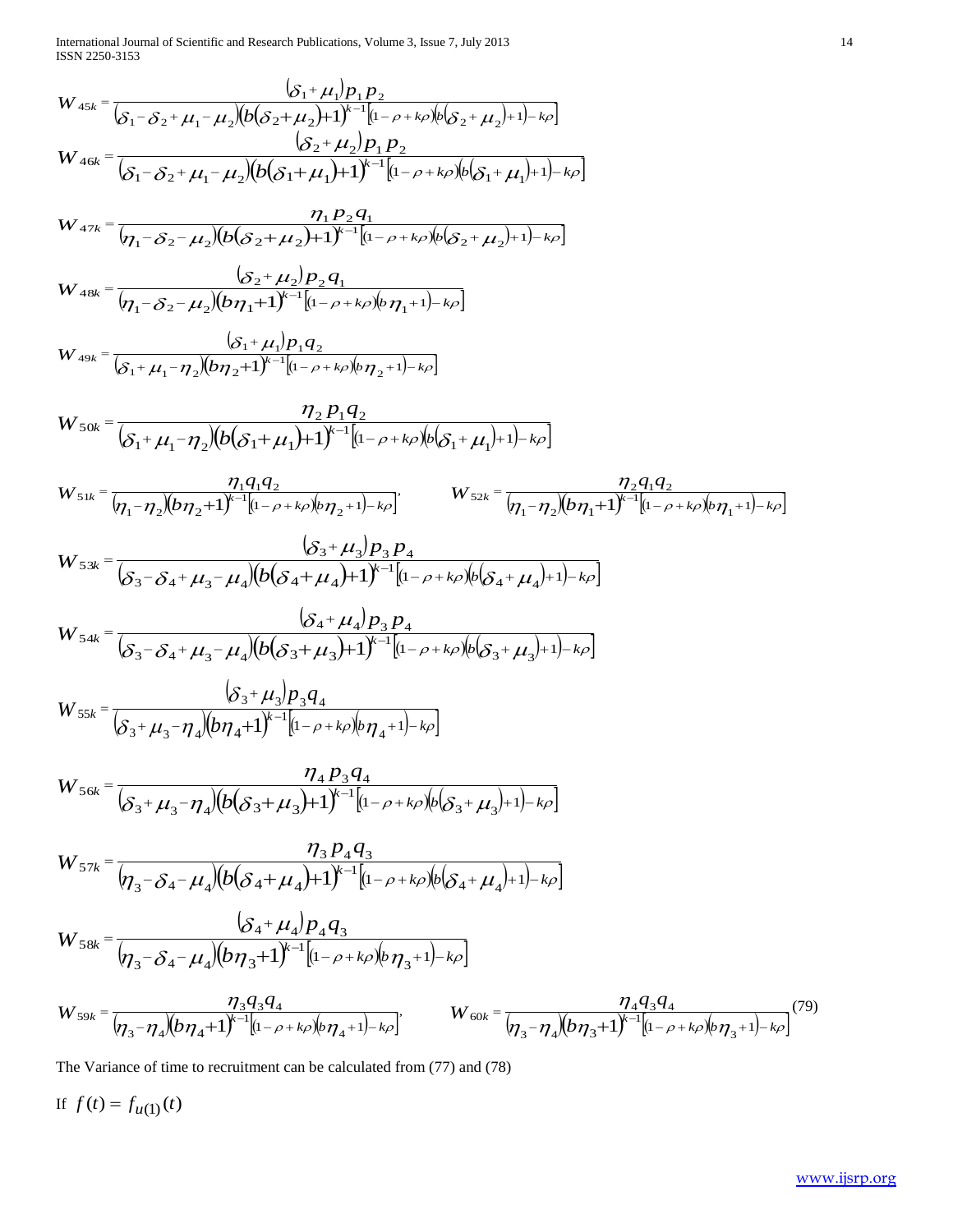International Journal of Scientific and Research Publications, Volume 3, Issue 7, July 2013 15 ISSN 2250-3153

$$
E(T) = \frac{(1-\rho)}{\mu} \sum_{k=0}^{\infty} N((W_{45k} - W_{46k} + W_{47k} - W_{48k} + W_{49k} - W_{50k} + W_{51k} - W_{52k}) + p(W_{53k} - W_{54k} + (80)
$$
  
\n
$$
W_{55k} - W_{56k} + W_{57k} - W_{58k} + W_{59k} - W_{60k}) - p(1-\rho)(W_{45k} - W_{46k} + W_{47k} - W_{48k} + W_{48k} - W_{49k} - W_{50k} + W_{51k} - W_{52k})(W_{53k} - W_{54k} + W_{55k} - W_{56k} + W_{57k} - W_{58k} + W_{59k} - W_{60k}))
$$

$$
E(T^{2}) = \frac{(1-\rho)}{\mu^{2}} \sum_{k=0}^{\infty} \left( (2k+1)N^{2} + M \right) W_{45k} - W_{46k} + W_{47k} - W_{48k} + W_{49k} - W_{50k} + W_{51k} - W_{52k} + p(W_{53k} - W_{53k}) + \rho(W_{53k} - W_{54k} + W_{55k} - W_{56k} + W_{57k} - W_{58k} + W_{59k} - W_{60k}) - p(1-\rho)(W_{45k} - W_{46k} + W_{47k} - W_{48k} + W_{49k} - W_{50k} + W_{51k} - W_{52k}) (W_{53k} - W_{54k} + W_{55k} - W_{56k} + W_{57k} - W_{58k} + W_{59k} - W_{60k}) \right)
$$
\n
$$
(81)
$$

The variance of time to recruitment can be calculated from (80) and (81).

**Case (v)**: The distributions of optional thresholds follow exponential distribution and the distribution of mandatory thresholds possess SCBZ property.

Assume 
$$
f(t) = f_{u(1)}(t)
$$

Assume 
$$
J(t) = J_u(t)
$$
  
\n
$$
E(T) = \frac{(1-\rho)}{\mu} \sum_{k=0}^{\infty} \frac{1}{k} ((W_{33k} - W_{34k}) + p(W_{53k} - W_{54k} + W_{55k} - W_{56k} + W_{57k} - W_{58k} + W_{59k} - W_{60k}) - p(1-\rho)(W_{33k} - W_{34k})(W_{53k} - W_{54k} + W_{55k} - W_{56k} - W_{56k} - W_{57k} - W_{58k} + W_{59k} - W_{60k}))
$$
\n
$$
E(T^{2}) = \frac{2(1-\rho)}{\mu^{2}} \sum_{k=0}^{\infty} \frac{(k+1)}{k^{2}} ((W_{33k} - W_{34k}) + p(W_{53k} - W_{54k} + W_{55k} - W_{56k} + W_{57k} - W_{58k} + W_{59k} - W_{60k}) - p(1-\rho)(W_{33k} - W_{34k})(W_{53k} - W_{54k} + W_{55k} - W_{56k})
$$
\n
$$
+ W_{57k} - W_{58k} + W_{59k} - W_{60k})
$$
\n(83)

where  $W_{jk}$ , (j=33,34,53,54,55,56,57,58,59,60) are given by(65) and (79). The variance of time to recruitment can be calculated from (82) and (83).

Assume  $f(t) = f_{u(k)}(t)$ 

$$
E(T) = \frac{(1-\rho)}{\mu} \sum_{k=0}^{\infty} N((W_{33k} - W_{34k}) + p(W_{53k} - W_{54k} + W_{55k} - W_{56k} + W_{57k} - W_{58k} + W_{59k} - W_{60k}) - p(1-\rho)(W_{33k} - W_{34k})(W_{53k} - W_{54k} + W_{55k} - W_{56k})
$$
\n
$$
+ W_{57k} - W_{58k} + W_{59k} - W_{60k})
$$
\n
$$
E(T^{2}) = \frac{(1-\rho)}{\mu^{2}} \sum_{k=0}^{\infty} ((2k+1)N^{2} + M)((W_{33k} - W_{34k}) + p(W_{53k} - W_{54k} + W_{55k} - W_{56k} + W_{57k} - W_{58k} + W_{59k} - W_{60k}) - p(1-\rho)(W_{33k} - W_{34k})W_{53k} - W_{54k} + W_{55k} - W_{56k}
$$
\n
$$
+ W_{57k} - W_{58k} + W_{59k} - W_{60k})
$$
\n
$$
+ W_{57k} - W_{58k} + W_{59k} - W_{60k})
$$
\n(85)

The variance of time to recruitment can be calculated from (84) and (85).

**Case (vi)**: If the distributions of optional thresholds follow extended exponential distribution and the distribution of mandatory thresholds possess SCBZ property.

Assume 
$$
f(t) = f_{u(1)}(t)
$$

$$
E(T) = \frac{(1-\rho)}{\mu} \sum_{k=0}^{\infty} \frac{1}{k} ((W_{37k} + W_{38k} - W_{39k} - W_{40k}) + p(W_{53k} - W_{54k} + W_{55k} - W_{56k} + W_{57k} - W_{58k} + W_{59k} - W_{60k}) - p(1-\rho)(W_{37k} + W_{38k} - W_{39k} - W_{40k})(W_{53k} - W_{54k} + W_{55k} - W_{56k} + W_{57k} - W_{58k} + W_{59k} - W_{60k}))
$$
\n
$$
= (T^2) = \frac{2(1-\rho)}{\mu^2} \sum_{k=0}^{\infty} \frac{(k+1)}{k^2} ((W_{37k} + W_{38k} - W_{39k} - W_{40k}) + p(W_{53k} - W_{54k} + W_{55k} - W_{56k} + W_{57k} - W_{58k} + W_{59k} - W_{60k}) - p(1-\rho)(W_{37k} + W_{38k} - W_{39k} - W_{40k})(W_{53k} - W_{54k} + W_{55k} - W_{56k} + W_{57k} - W_{56k} + W_{57k} - W_{58k} + W_{59k} - W_{60k}))
$$
\n(87)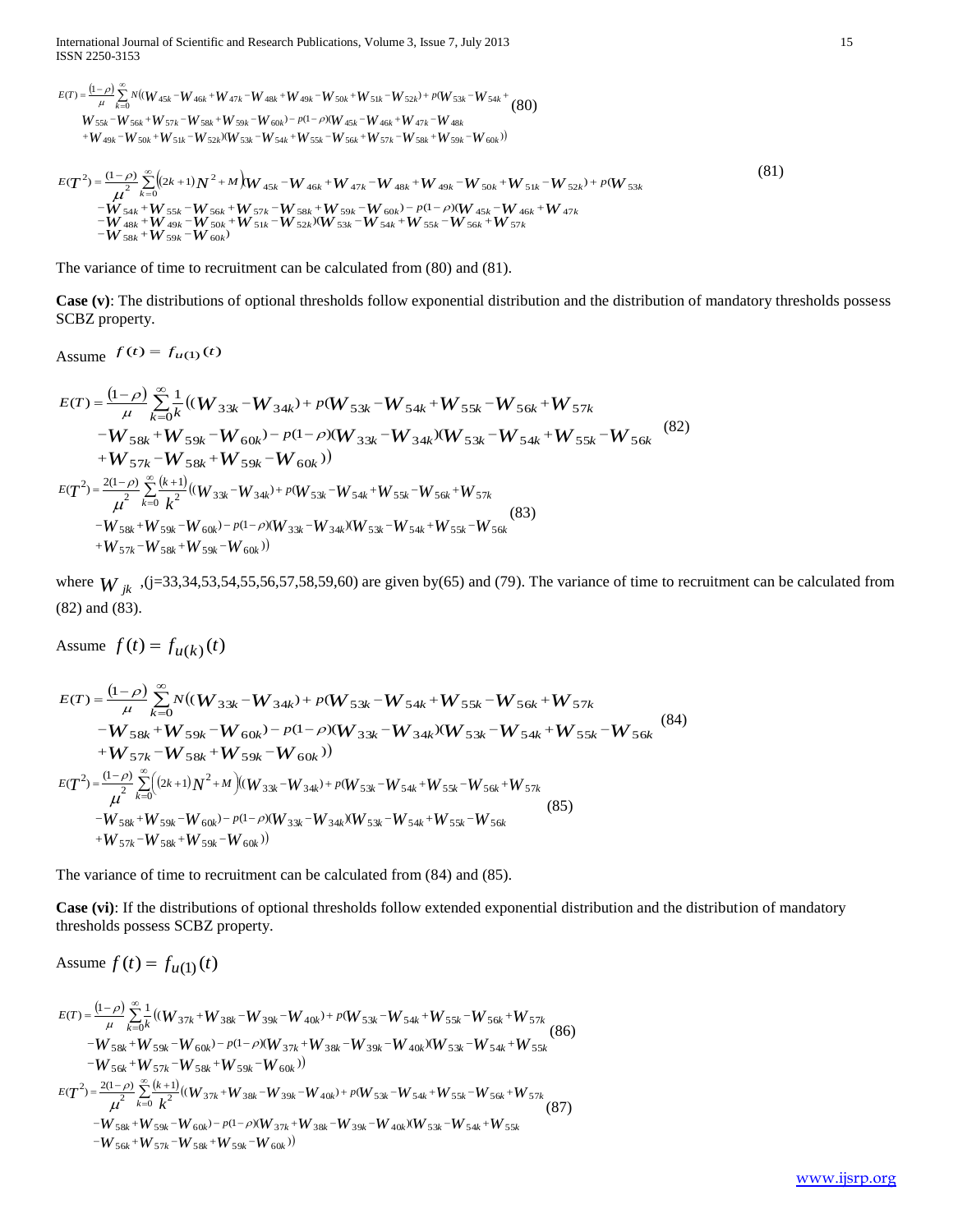International Journal of Scientific and Research Publications, Volume 3, Issue 7, July 2013 16 ISSN 2250-3153

where  $W_{jk}$ , (j=37,38,39,40,53,54,55,56,57,58,59,60) are given by(70) and (79). The variance of time to recruitment can be calculated from (86) and (87).

Assume  $f(t) = f_{u(k)}(t)$ 

$$
E(T) = \frac{(1-\rho)}{\mu} \sum_{k=0}^{\infty} N((W_{37k} + W_{38k} - W_{39k} - W_{40k}) + p(W_{53k} - W_{54k} + W_{55k} - W_{56k} + W_{57k} - W_{58k} - W_{58k} + W_{59k} - W_{60k}) - p(1-\rho)(W_{37k} + W_{38k} - W_{39k} - W_{40k})(W_{53k} - W_{54k} + W_{55k} - W_{58k} - W_{58k} - W_{58k} - W_{58k} - W_{58k} - W_{58k} - W_{58k} - W_{58k} - W_{58k} - W_{58k} - W_{58k} - W_{58k} - W_{58k} - W_{58k} - W_{58k} - W_{58k} - W_{58k} - W_{58k} - W_{58k} - W_{58k} - W_{58k} - W_{58k} - W_{58k} - W_{58k} - W_{58k} - W_{58k} - W_{58k} - W_{58k} - W_{58k} - W_{58k} - W_{58k} - W_{58k} - W_{58k} - W_{58k} - W_{58k} - W_{58k} - W_{58k} - W_{58k} - W_{58k} - W_{58k} - W_{58k} - W_{58k} - W_{58k} - W_{58k} - W_{58k} - W_{58k} - W_{58k} - W_{58k} - W_{58k} - W_{58k} - W_{58k} - W_{58k} - W_{58k} - W_{58k} - W_{58k} - W_{58k} - W_{58k} - W_{58k} - W_{58k} - W_{58k} - W_{58k} - W_{58k} - W_{58k} - W_{58k} - W_{58k} - W_{58k} - W_{58k} - W_{58k} - W_{58k} - W_{58k} - W_{58k} - W_{58k} - W_{58k} - W_{58k} - W_{58k} - W_{58k} - W_{58k} - W_{58k} - W_{58k} - W_{58k} - W_{58k} - W_{58k} - W_{58k} - W_{58
$$

### III. NUMERICAL ILLUSTRATIONS

The mean and variance of the time to recruitment for the above models are given in the following tables for the cases (i),(ii),(iii),(iv),(v),(vi) respectively by keeping  $\theta_1 = 0.4$ ,  $\theta_2 = 0.9$ ,  $\alpha_1 = 0.6$ ,  $\alpha_2 = 0.7$ ,  $\alpha = 1$ ,  $p = 0.2$ ,  $b = 2$ ,  $\mu = 1$  fixed and varying  $\rho$ and keeping ρ fixed and varying k.

Table I: **(Effect of**  $\rho$  **on the performance measures E (T) and V (T))** 

| Model-I   | Order       | $\rho$ | $-0.6$  | $-0.3$  | $\mathbf{0}$ | 0.3     | 0.6    | 0.9    |
|-----------|-------------|--------|---------|---------|--------------|---------|--------|--------|
|           |             | E(T)   | 1.2293  | 1.0997  | 0.9502       | 0.7706  | 0.5333 | 0.1730 |
|           | I           | V(T)   | 2.9201  | 2.7987  | 2.6016       | 2.2828  | 1.7312 | 0.6326 |
| Case(i)   |             | E(T)   | 2.4668  | 2.0765  | 1.6764       | 1.2666  | 0.8122 | 0.2421 |
|           | $\bf K$     | V(T)   | 15.2161 | 12.8380 | 10.3242      | 7.7625  | 4.9615 | 1.4875 |
|           |             | E(T)   | 1.4700  | 1.3563  | 1.2021       | 1.0010  | 0.7164 | 0.2443 |
|           | $\bf{I}$    | V(T)   | 3.0851  | 3.0415  | 2.9315       | 2.6913  | 2.1696 | 0.8703 |
| Case(ii)  |             | E(T)   | 3.0972  | 2.7354  | 2.2766       | 1.7602  | 1.1552 | 0.3557 |
|           | K           | V(T)   | 17.9588 | 16.1373 | 13.6020      | 10.6345 | 7.0742 | 2.2388 |
|           |             | E(T)   | 1.2481  | 1.1218  | 0.9734       | 0.7935  | 0.5532 | 0.1818 |
|           | $\mathbf I$ | V(T)   | 2.0343  | 2.8219  | 2.6350       | 2.3266  | 1.7818 | 0.6625 |
| Case(iii) |             | E(T)   | 2.5240  | 2.1417  | 1.7380       | 1.3190  | 0.8504 | 0.2558 |
|           | $\bf K$     | V(T)   | 15.5339 | 13.2402 | 10.7208      | 8.1047  | 5.2109 | 1.5771 |
|           |             | E(T)   | 1.3298  | 1.2128  | 1.0690       | 0.8876  | 0.6354 | 0.2201 |
|           | $\mathbf I$ | V(T)   | 2.9973  | 2.9143  | 2.7631       | 2.4927  | 1.9753 | 0.7885 |
| Case(iv)  |             | E(T)   | 2.7484  | 2.3910  | 1.9905       | 1.5494  | 1.0282 | 0.3238 |
|           | $\bf K$     | V(T)   | 16.6397 | 14.6517 | 12.3026      | 9.6547  | 6.4700 | 2.0738 |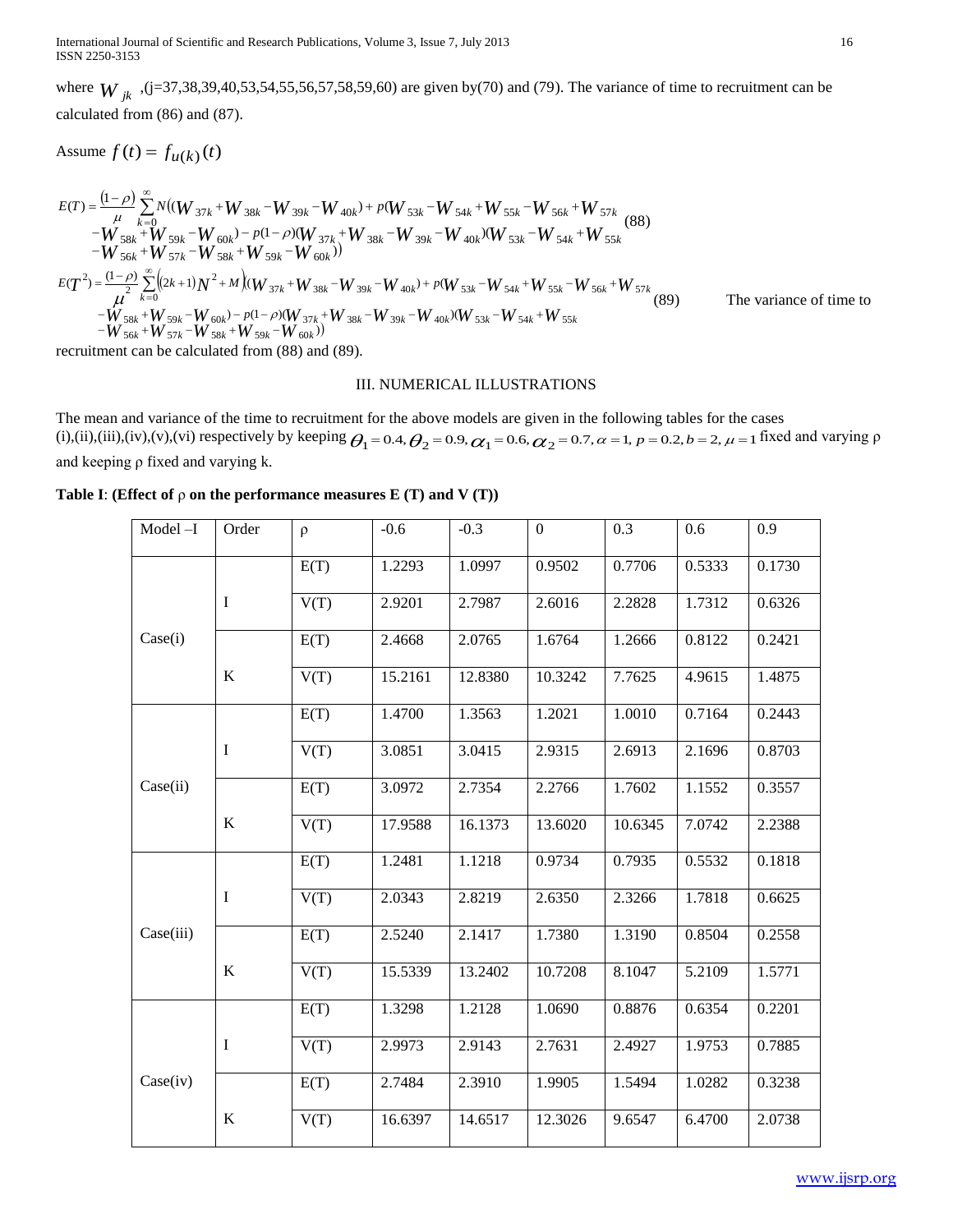International Journal of Scientific and Research Publications, Volume 3, Issue 7, July 2013 17 ISSN 2250-3153

|          |   | E(T) | 1.2424  | 1.1178  | 0.9729  | 0.7968  | 0.5603 | 0.1887 |
|----------|---|------|---------|---------|---------|---------|--------|--------|
|          | I | V(T) | 2.9281  | 2.8147  | 2.6297  | 2.3273  | 1.7945 | 0.6843 |
| Case(v)  |   | E(T) | 2.5134  | 2.1399  | 1.7514  | 1.3437  | 0.8784 | 0.2710 |
|          | K | V(T) | 15.5111 | 13.2830 | 10.8884 | 8.3641  | 5.4823 | 1.7065 |
|          |   | E(T) | 1.4669  | 1.3541  | 1.2025  | 1.0045  | 0.7229 | 0.2509 |
|          | I | V(T) | 3.0833  | 3.0385  | 2.9286  | 2.6917  | 2.1791 | 0.8903 |
| Case(vi) |   | E(T) | 3.0908  | 2.7353  | 2.2889  | 1.7827  | 1.1814 | 0.3704 |
|          | K | V(T) | 17.9507 | 16.1729 | 13.7321 | 10.8482 | 7.3135 | 2.3627 |

|  |  | Table II: (Effect of $\rho$ on the performance measures E (T) and V (T)) |  |  |  |  |
|--|--|--------------------------------------------------------------------------|--|--|--|--|
|--|--|--------------------------------------------------------------------------|--|--|--|--|

| Model-II  | Order       | $\rho$ | $-0.6$  | $-0.3$ | $\boldsymbol{0}$ | 0.3    | 0.6    | 0.9    |
|-----------|-------------|--------|---------|--------|------------------|--------|--------|--------|
| Case(i)   |             | E(T)   | 0.5711  | 0.4629 | 0.3721           | 0.2784 | 0.1730 | 0.0479 |
|           | I           | V(T)   | 1.8004  | 1.5465 | 1.2930           | 1.0016 | 0.6449 | 0.1854 |
|           |             | E(T)   | 0.9693  | 0.6757 | 0.5020           | 0.3551 | 0.2112 | 0.0564 |
|           | K           | V(T)   | 6.5763  | 4.0283 | 2.8000           | 1.8966 | 1.0957 | 0.2873 |
| Case(ii)  |             | E(T)   | 0.8957  | 0.7510 | 0.6147           | 0.4702 | 0.3009 | 0.0865 |
|           | $\mathbf I$ | V(T)   | 2.4940  | 2.2503 | 1.9570           | 1.5834 | 1.0739 | 0.3295 |
|           |             | E(T)   | 1.6107  | 1.2041 | 0.9021           | 0.6440 | 0.3889 | 0.1063 |
|           | $\bf K$     | V(T)   | 10.3108 | 7.2549 | 5.1643           | 3.5577 | 2.0995 | 0.5686 |
| Case(iii) |             | E(T)   | 0.6165  | 0.5047 | 0.4085           | 0.3082 | 0.1938 | 0.0545 |
|           | $\mathbf I$ | V(T)   | 1.9073  | 1.6567 | 1.3986           | 1.0963 | 0.7167 | 0.2103 |
|           |             | E(T)   | 1.0660  | 0.7578 | 0.5651           | 0.4016 | 0.2407 | 0.0650 |
|           | $\bf K$     | V(T)   | 7.2267  | 4.5946 | 3.2123           | 2.1849 | 1.2697 | 0.3363 |
| Case(iv)  |             | E(T)   | 0.6910  | 0.5741 | 0.4688           | 0.3570 | 0.2272 | 0.0650 |
|           | $\mathbf I$ | V(T)   | 2.0741  | 1.8299 | 1.5646           | 1.2438 | 0.8278 | 0.2491 |
|           |             | E(T)   | 1.2261  | 0.9022 | 0.6809           | 0.4871 | 0.2940 | 0.0802 |
|           | $\bf K$     | V(T)   | 8.2897  | 5.6193 | 4.0239           | 2.7691 | 1.6232 | 0.4346 |
| Case(v)   |             | E(T)   | 0.5772  | 0.4692 | 0.3781           | 0.2837 | 0.1771 | 0.0494 |
|           | I           | V(T)   | 1.8139  | 1.5622 | 1.3094           | 1.0177 | 0.6584 | 0.1908 |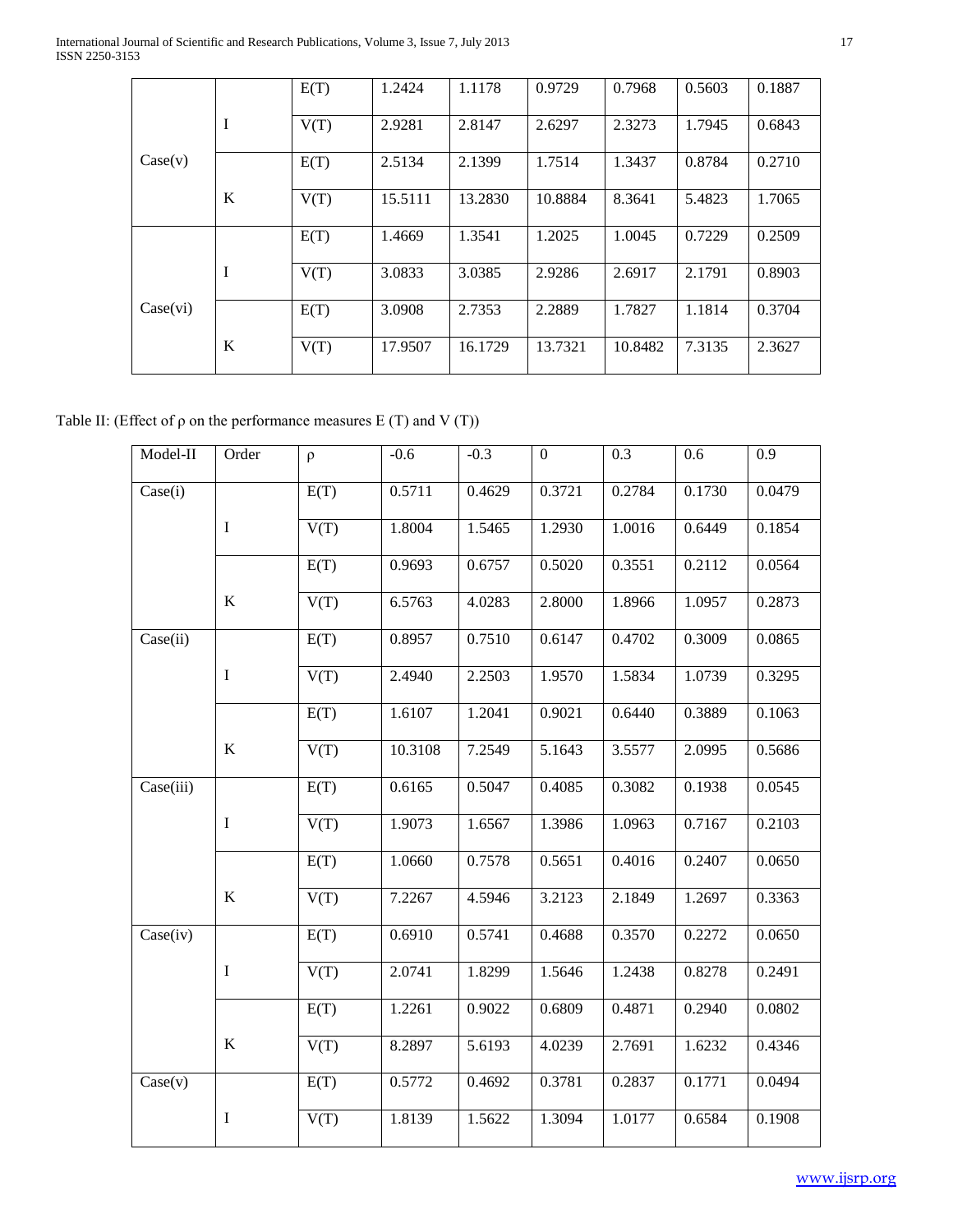|          |   | E(T) | 0.9852 | 0.6916 | 0.5156 | 0.3657 | 0.2183 | 0.0586 |
|----------|---|------|--------|--------|--------|--------|--------|--------|
|          | K | V(T) | 6.7021 | 4.1599 | 2.9099 | 1.9786 | 1.1469 | 0.3022 |
| Case(vi) |   | E(T) | 0.8667 | 0.7236 | 0.5903 | 0.4494 | 0.2868 | 0.0815 |
|          |   | V(T) | 2.4435 | 2.1926 | 1.8964 | 1.5241 | 1.0248 | 0.3109 |
|          |   | E(T) | 1.5463 | 1.1493 | 0.8598 | 0.6123 | 0.3683 | 0.1001 |
|          | K | V(T) | 9.9375 | 6.9236 | 4.9224 | 3.3845 | 1.9901 | 0.5356 |

## Table III: (Effect of  $\rho$  on the performance measures E (T) and V (T))

| Model-<br>III | Order       | $\rho$ | $-0.6$  | $-0.3$  | $\boldsymbol{0}$ | 0.3     | 0.6    | 0.9    |
|---------------|-------------|--------|---------|---------|------------------|---------|--------|--------|
|               |             | E(T)   | 1.3685  | 1.2519  | 1.1037           | 0.9144  | 0.6506 | 0.2204 |
|               | $\mathbf I$ | V(T)   | 3.0255  | 2.9537  | 2.8123           | 2.5455  | 2.0167 | 0.7910 |
| Case(i)       |             | E(T)   | 2.8443  | 2.4822  | 2.0585           | 1.5885  | 1.0404 | 0.3195 |
|               | K           | V(T)   | 17.0227 | 15.0497 | 12.5813          | 9.7670  | 6.4425 | 2.0138 |
|               |             | E(T)   | 1.6135  | 1.5308  | 1.3980           | 1.2018  | 0.8961 | 0.3267 |
|               | $\mathbf I$ | V(T)   | 3.1074  | 3.1054  | 3.0700           | 2.9324  | 2.5156 | 1.1282 |
| Case(ii)      |             | E(T)   | 3.5392  | 3.2642  | 2.8356           | 2.2726  | 1.5449 | 0.4988 |
|               | K           | V(T)   | 18.7988 | 17.5483 | 15.5019          | 12.7368 | 8.9781 | 3.0864 |
|               |             | E(T)   | 1.3861  | 1.2750  | 1.1308           | 0.9437  | 0.6787 | 0.2348 |
|               | I           | V(T)   | 3.0320  | 2.9681  | 2.8392           | 2.5891  | 2.0784 | 0.8380 |
| Case(iii)     |             | E(T)   | 2.9044  | 2.5594  | 2.1420           | 1.6669  | 1.1023 | 0.3438 |
|               | $\bf K$     | V(T)   | 17.3444 | 15.5087 | 13.1147          | 10.2895 | 6.8639 | 2.1819 |
|               |             | E(T)   | 1.4487  | 1.3487  | 1.2138           | 1.0309  | 0.7602 | 0.2767 |
|               | I           | V(T)   | 3.0608  | 3.0170  | 2.9191           | 2.7103  | 2.2437 | 0.9692 |
| Case(iv)      |             | E(T)   | 3.0872  | 2.7765  | 2.3808           | 1.9019  | 1.2959 | 0.4230 |
|               | $\bf K$     | V(T)   | 18.1695 | 16.6387 | 14.5233          | 11.8205 | 8.2300 | 2.7768 |
|               |             | E(T)   | 1.3640  | 1.2512  | 1.1077           | 0.9233  | 0.6640 | 0.2318 |
|               | I           | V(T)   | 3.0192  | 2.9474  | 2.8094           | 2.5514  | 2.0400 | 0.8263 |
| Case(v)       |             | E(T)   | 2.8434  | 2.4985  | 2.0926           | 1.6345  | 1.0876 | 0.3439 |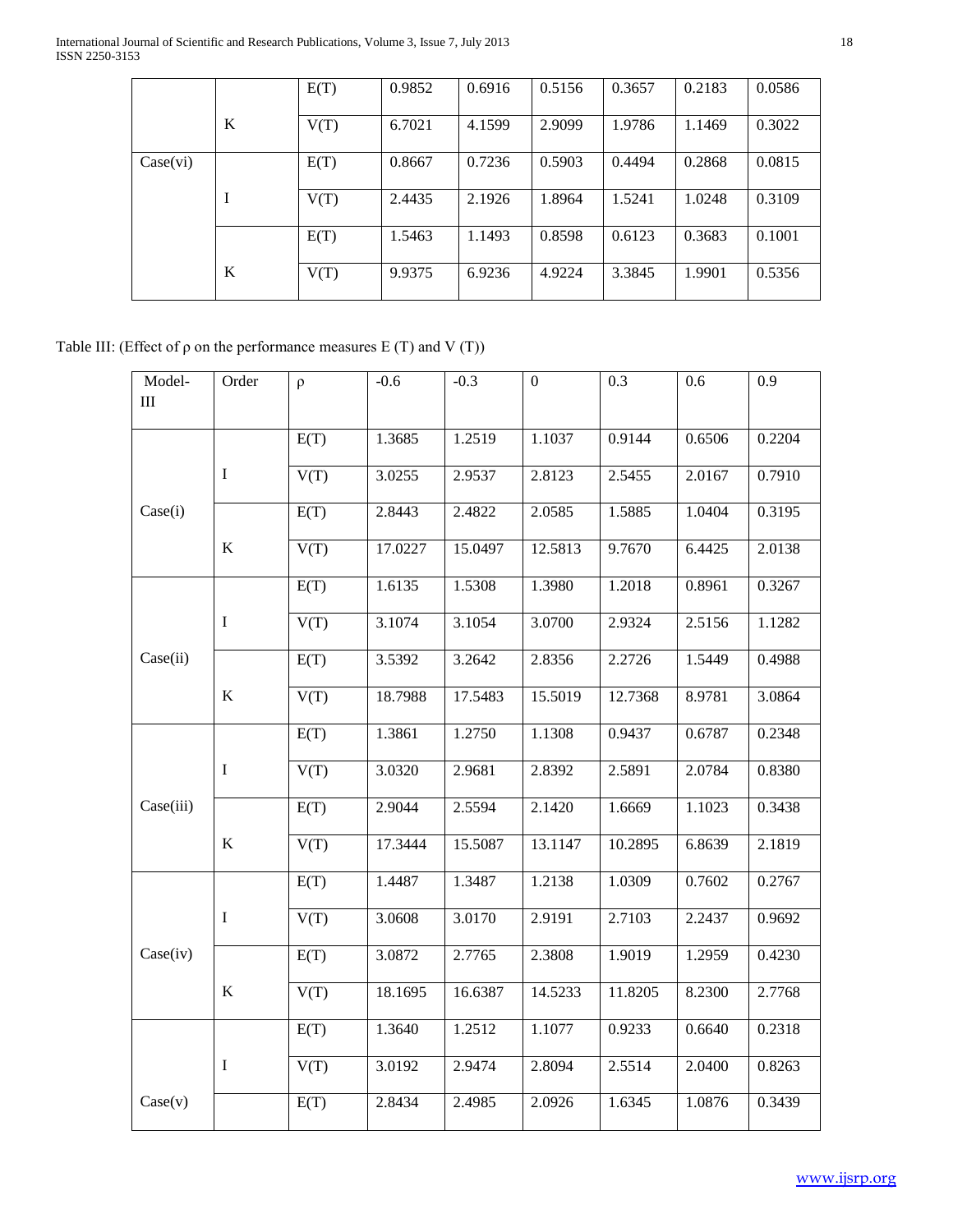|          | K | V(T) | 17.0772 | 15.226 | 12.8982 | 10.1832 | 6.8602 | 2.2148 |
|----------|---|------|---------|--------|---------|---------|--------|--------|
|          |   |      |         |        |         |         |        |        |
|          |   | E(T) | 1.6032  | 1.5187 | 1.3850  | 1.1890  | 0.8854 | 0.3240 |
|          | I | V(T) | 3.1076  | 3.1026 | 3.0615  | 2.9161  | 2.4924 | 1.1181 |
| Case(vi) |   | E(T) | 3.5066  | 3.2294 | 2.8046  | 2.2509  | 1.5345 | 0.4991 |
|          | K | V(T) | 9.7757  | 9.2822 | 8.3433  | 7.0743  | 5.3046 | 2.0446 |

# Table IV: (Effect of k on the performance measures E (T) and V (T))

|         | Order       | $p=0.9$ | Case-i | Case-ii | Case-iii | Case-iv | Case-v | Case-vi |
|---------|-------------|---------|--------|---------|----------|---------|--------|---------|
| MODEL-I |             |         |        |         |          |         |        |         |
|         | I           | E(T)    | 0.1453 | 0.2002  | 0.1522   | 0.1796  | 0.1561 | 0.2040  |
|         |             | V(T)    | 0.5601 | 0.7608  | 0.5855   | 0.6860  | 0.6002 | 0.7743  |
| $k=1$   | K           | E(T)    | 0.1453 | 0.2002  | 0.1522   | 0.1796  | 0.1561 | 0.2040  |
|         |             | V(T)    | 0.5601 | 0.7608  | 0.5855   | 0.6880  | 0.6002 | 0.7743  |
|         |             | E(T)    | 0.1675 | 0.2350  | 0.1759   | 0.2112  | 0.1818 | 0.2406  |
|         | I           | V(T)    | 0.6199 | 0.8499  | 0.6489   | 0.7685  | 0.6685 | 0.8679  |
| $k=2$   |             | E(T)    | 0.2120 | 0.3045  | 0.2234   | 0.2744  | 0.2331 | 0.3138  |
|         | $\mathbf k$ | V(T)    | 1.0918 | 1.5768  | 1.1521   | 1.4332  | 1.2115 | 1.6328  |
|         |             | E(T)    | 0.1730 | 0.2443  | 0.1818   | 0.2201  | 0.1887 | 0.2509  |
| $k=3$   | I           | V(T)    | 0.6326 | 0.8703  | 0.6625   | 0.7885  | 0.6843 | 0.8903  |
|         |             | E(T)    | 0.2421 | 0.3557  | 0.2558   | 0.3238  | 0.2710 | 0.3704  |
|         | k           | V(T)    | 1.4875 | 2.2388  | 1.5771   | 2.0738  | 1.7065 | 2.3627  |

Table V: (Effect of k on the performance measures E (T) and V (T))

|                 | Order       | $p=0.9$ | Case-i | Case-ii | Case-iii | Case-iv | $Case-v$ | Case-vi |
|-----------------|-------------|---------|--------|---------|----------|---------|----------|---------|
| <b>MODEL-II</b> |             |         |        |         |          |         |          |         |
|                 |             | E(T)    | 0.0442 | 0.0779  | 0.0499   | 0.0586  | 0.0453   | 0.0735  |
|                 |             | V(T)    | 0.1747 | 0.3057  | 0.1972   | 0.2308  | 0.1793   | 0.2724  |
| $k=1$           | $\mathbf k$ | E(T)    | 0.0442 | 0.0779  | 0.0499   | 0.0586  | 0.0453   | 0.0735  |
|                 |             | V(T)    | 0.1747 | 0.3057  | 0.1972   | 0.0753  | 0.1793   | 0.2885  |
|                 |             | E(T)    | 0.0475 | 0.0854  | 0.0540   | 0.0641  | 0.0489   | 0.0804  |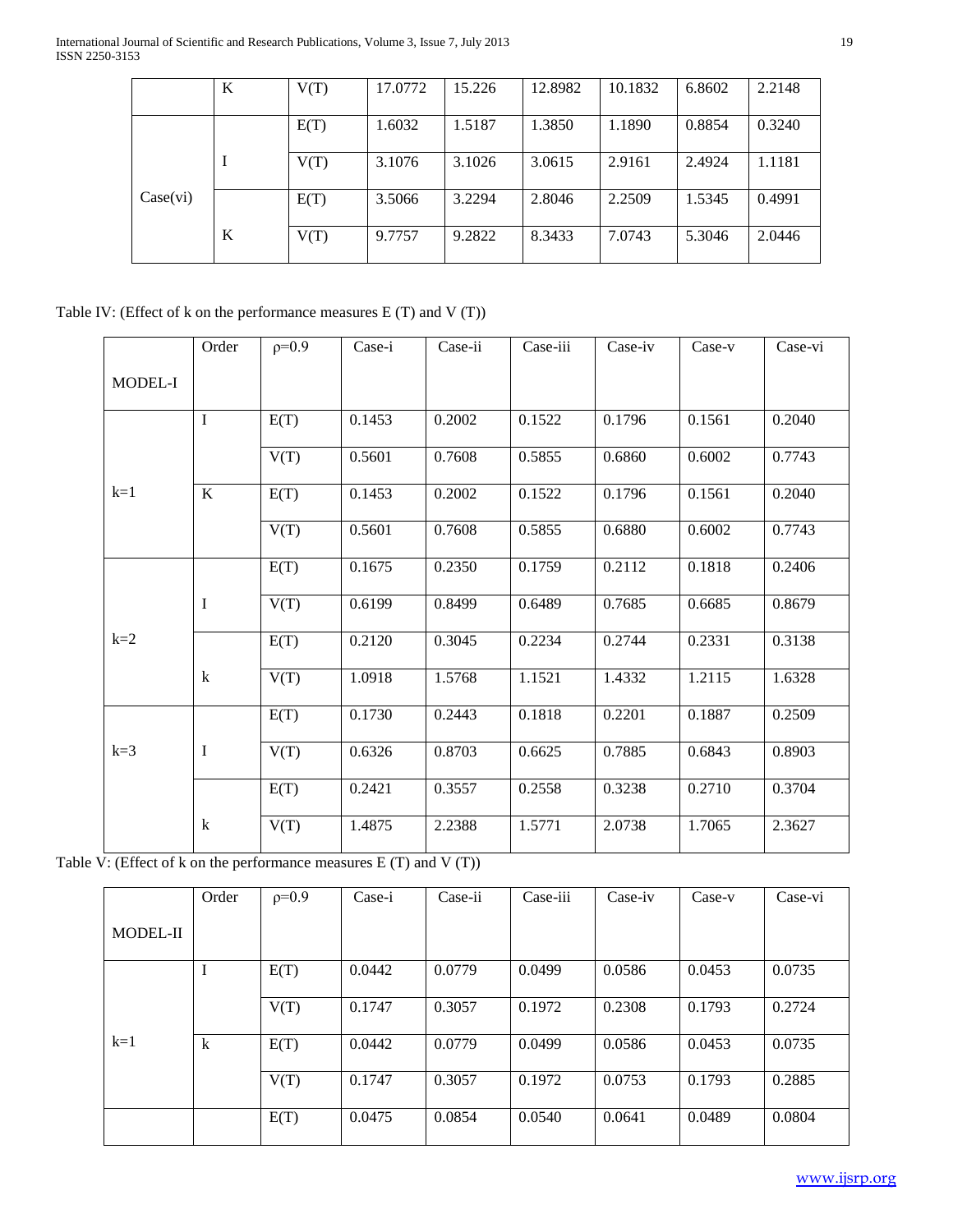International Journal of Scientific and Research Publications, Volume 3, Issue 7, July 2013 20 ISSN 2250-3153

|       |         | V(T) | 0.1843 | 0.3268 | 0.2089 | 0.2468 | 0.1896 | 0.2922 |
|-------|---------|------|--------|--------|--------|--------|--------|--------|
|       |         |      |        |        |        |        |        |        |
|       |         |      |        |        |        |        |        |        |
| $k=2$ |         | E(T) | 0.0541 | 0.1003 | 0.0620 | 0.2308 | 0.0560 | 0.0943 |
|       |         |      |        |        |        |        |        |        |
|       |         |      |        |        |        |        |        |        |
|       | $\bf k$ | V(T) | 0.2564 | 0.4877 | 0.2965 | 0.3677 | 0.2667 | 0.4589 |
|       |         |      |        |        |        |        |        |        |
|       |         |      |        |        |        |        |        |        |
|       |         | E(T) | 0.0479 | 0.0865 | 0.0545 | 0.0650 | 0.0494 | 0.0815 |
|       |         |      |        |        |        |        |        |        |
|       |         |      |        |        |        |        |        |        |
| $k=3$ | I       | V(T) | 0.1854 | 0.3295 | 0.2103 | 0.2491 | 0.1908 | 0.3109 |
|       |         |      |        |        |        |        |        |        |
|       |         |      |        |        |        |        |        |        |
|       |         | E(T) | 0.0564 | 0.1063 | 0.0650 | 0.0802 | 0.0586 | 0.1001 |
|       |         |      |        |        |        |        |        |        |
|       |         |      |        |        |        |        |        |        |
|       | k       | V(T) | 0.2873 | 0.5686 | 0.3363 | 0.4346 | 0.3022 | 0.5356 |
|       |         |      |        |        |        |        |        |        |
|       |         |      |        |        |        |        |        |        |

Table VI: (Effect of k on the performance measures  $E(T)$  and  $V(T)$ )

|                                            | Order   | $p=0.9$ | Case-i | Case-ii | Case-iii | Case-iv | $Case-v$ | Case-vi |
|--------------------------------------------|---------|---------|--------|---------|----------|---------|----------|---------|
| MODEL-<br>$\mathop{\mathrm{III}}\nolimits$ |         |         |        |         |          |         |          |         |
|                                            | I       | E(T)    | 0.1812 | 0.2599  | 0.1918   | 0.2202  | 0.1880   | 0.2564  |
|                                            |         | V(T)    | 0.6920 | 0.9721  | 0.7305   | 0.8322  | 0.7165   | 0.9598  |
| $k=1$                                      | $\bf K$ | E(T)    | 0.1812 | 0.2599  | 0.1918   | 0.2202  | 0.1880   | 0.2554  |
|                                            |         | V(T)    | 1.4970 | 0.9721  | 0.7305   | 0.8322  | 0.7165   | 0.9598  |
|                                            |         | E(T)    | 0.2121 | 0.3113  | 0.2255   | 0.2633  | 0.2220   | 0.3081  |
|                                            | I       | V(T)    | 0.7725 | 1.0969  | 0.8176   | 0.9408  | 0.8047   | 1.0857  |
| $k=2$                                      |         | E(T)    | 0.2739 | 0.4141  | 0.2930   | 0.3496  | 0.2900   | 0.4114  |
|                                            | $\bf K$ | V(T)    | 1.4220 | 2.1529  | 1.5246   | 1.8373  | 1.5183   | 2.1481  |
|                                            |         | E(T)    | 0.2204 | 0.3267  | 0.2348   | 0.2767  | 0.2318   | 0.3240  |
| $k=3$                                      | I       | V(T)    | 0.7910 | 1.1282  | 0.8380   | 0.9692  | 0.8263   | 1.1181  |
|                                            |         | E(T)    | 0.3195 | 0.4988  | 0.3438   | 0.4230  | 0.3439   | 0.4991  |
|                                            | $\bf K$ | V(T)    | 2.0138 | 3.0864  | 2.1819   | 2.7768  | 2.2148   | 2.0446  |

### IV.FINDINGS

The influence of nodal parameters on the performance measures namely mean and variance of the time to recruitment for all the models are reported below. It is observed that

(i)When correlation coefficient increases, the mean and variance of time to recruitment decreases for both first and k th order statistics.

(ii) If k, the number of decision epochs in (0, t], increases, the mean and variance of time to recruitment increasesfor both first and k th order statistics.

REFERENCES